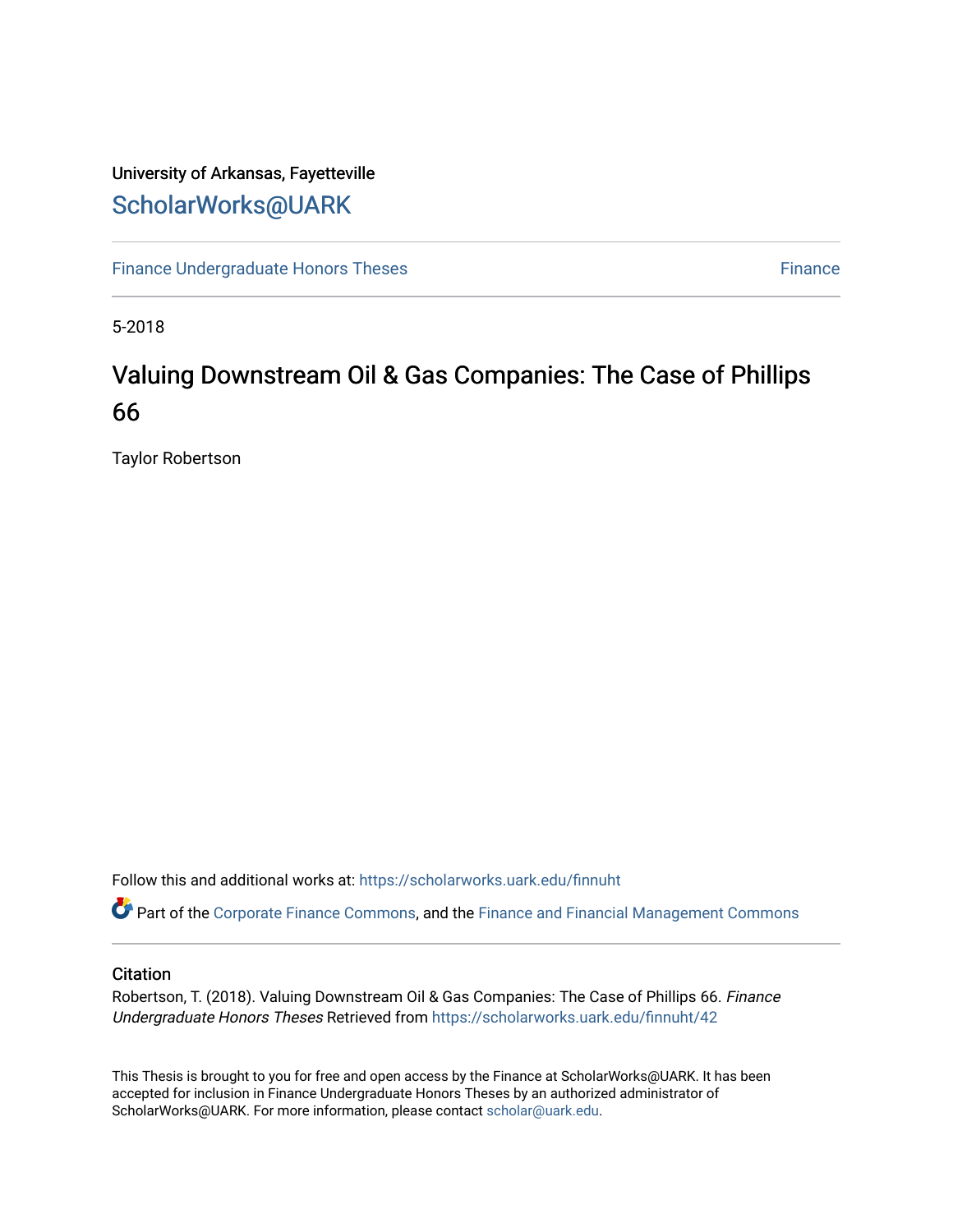#### **Valuing Downstream Oil & Gas Companies: The Case of Phillips 66**

**By**

**Taylor Robertson**

**Advisor: Dr. Craig Rennie**

**An Honors Thesis in partial fulfillment of the requirements for the degree Bachelor of Science in Business Administration in Finance and Accounting.**

**Sam M. Walton College of Business**

**University of Arkansas**

**Fayetteville, Arkansas**

**May 11, 2018**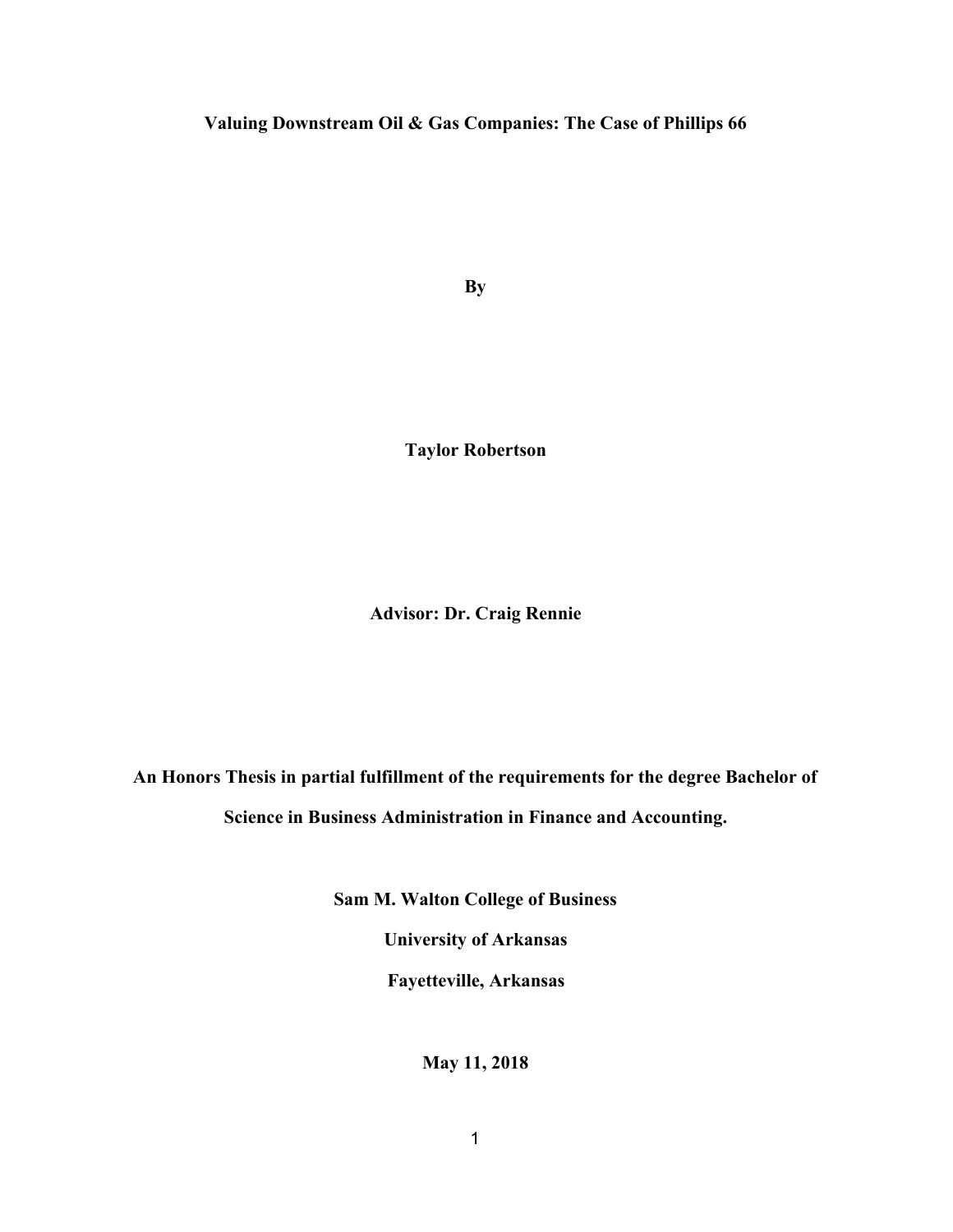#### **1. Introduction:**

While oil and gas prices remain volatile and often uncertain, they can provide key insight to businesses within the industry. In fact, oil and gas companies are considered to be more linked to oil prices than other day to day operations. Oil prices are affected by many factors, but typically due to the amount of supply and demand in the market. If the price of oil is more expensive, there is going to be less supply and increased demand for oil. Downstream oil and gas companies then benefit off the higher price and can buy/sell these products to other companies for more profit. In this paper, I will illustrate the relationship oil prices and crack spreads have on downstream oil and gas companies, specifically Phillips 66.

This paper displays different approaches to value commodity companies in the future, while acknowledging there are other factors that may have not been considered in this research paper. The following approaches evaluated and explained in the following paper are: Capital Asset Pricing Model and Fama & French 3-factor Model. Along with these evaluation methods, I determine the best method to valuing downstream oil and gas companies through oil price and the crack spread from regressions and calculating a normalized value per share.

The rest of the paper goes as follows: Literature Review; Research Hypothesis; Methodology; Empirical Results; Monte Carlo Simulation; Discussion; and Conclusion.

#### **2. Literature Review:**

To best know how to value oil and gas companies correctly, I will look at factors and methodology I believe will affect and/or value a downstream oil and gas company. There are four branches of relevant literature: (1) Crude Prices; (2) Crack Spread; (3) Oil Price Fluctuations; and (4) Methods of Valuing Oil and Gas Companies.

#### *2.1 Crude Oil*

Crude Oil is found in between layers of natural gas (lighter and above crude) and saline water, which is denser and causes it to sink below. In order to obtain the crude oil, companies begin to drill and process it in the refinery stage to prepare for consumer use. Due to distillation, the process of heating and separating of crude oil into different components, and hydrocarbon composition, crude can vary in color and consistency. Once refined, crude oil can be used by consumers as gasoline, diesel and other forms of petrochemicals, but is a limited resource and cannot be replaced at the rate consumers consume it (Investopedia). The two primary benchmarks for crude are: (1) West Texas Intermediate (WTI) and (2) North Sea Brent Crude.

There are three ways to buy and sell crude: forwards, futures, and spot markets. A forward contract is a private, customized agreement of two parties to buy or sell a specified quantity at a specified price. Similarly, a futures contract is an agreement to buy or sell a specific quantity of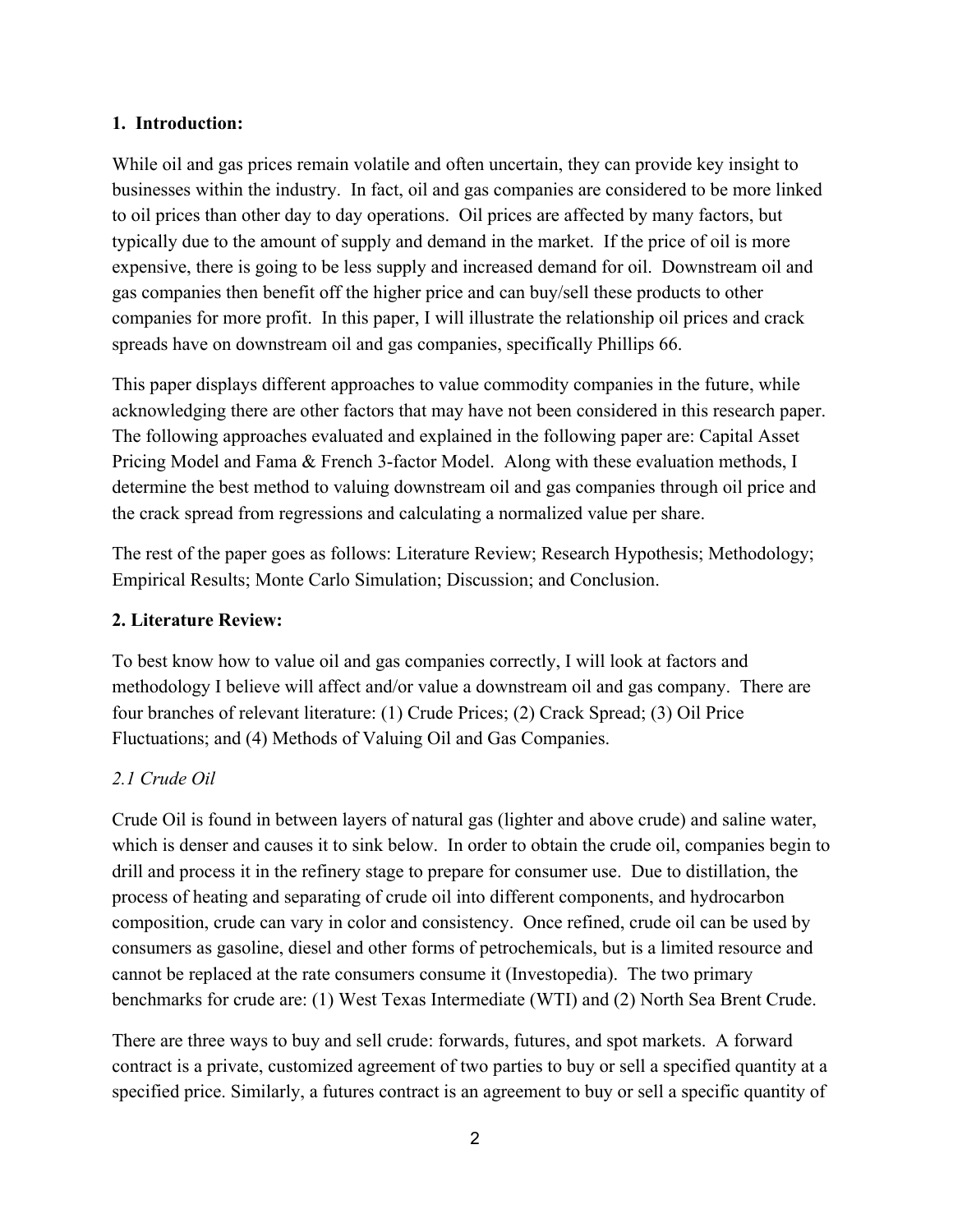barrels at a predetermined price and date through an exchange. With a spot market, the contract takes effect immediately, money is exchanged and delivery is accepted. Due to the immediacy of a spot market, futures contracts are more common among both parties (Investopedia). Oil price is a factor in the value of oil and gas price as it is inextricably linked to the value of a downstream oil and gas company (Damodaran, 2009).

#### *2.2 Crack Spread*

The crack spread is the difference between the price of crude oil and the prices of products such as gasoline and distillates (diesel and jet fuel). This difference is referred to as a crack spread due to the refining process "cracking" crude into a refined product available for consumer use. The crack spread represents the profit margin a petroleum refiner receives while the refiner is selling refined products in the market and procuring crude oil. The price of both is "impacted on variables of supply, demand, production economics, environmental regulations and other factors" (CME Group, 2017). Due to this, refiners and others in the market can be at risk when the price of crude rises, but the refined product declines or remains stable.

#### *2.3 Oil Price Fluctuations*

Oil prices are volatile and see larger fluctuations in price than other investment opportunities such as stocks and bonds. Key influencers of oil price fluctuations are: OPEC; Supply and Demand; Impact on Natural Disasters and Politics; and Production/Storage costs.

### *2.3.1 OPEC*

An influencer on the price of oil is the Organization of Petroleum Exporting Countries (OPEC), which is comprised of 13 countries: Algeria, Angola, Ecuador, Indonesia, Iran, Iraq, Kuwait, Libya, Nigeria, Qatar, Saudi Arabia, the United Arab Emirates and Venezuela. With OPEC controlling over 40% of the global supply of oil, OPEC is able to influence the price by increasing or decreasing production (Lioudis, 2018). In 2018, OPEC has vowed to curb output and limit the amount of barrels produced per day (Wingfield, 2018). This will likely reduce prices and affect revenue for oil and gas companies.

### *2.3.2 Supply and Demand*

In most markets, supply and demand is a large factor in setting prices and determining the need of production. When there is an excess supply to demand, prices will usually fall. However, when demand is greater than supply, prices will rise due to their not being enough supply to meet the demand of the consumers. This holds true for oil and gas markets as a result of oil prices continuing to fluctuate as OPEC determines production levels; however, it is noted that oil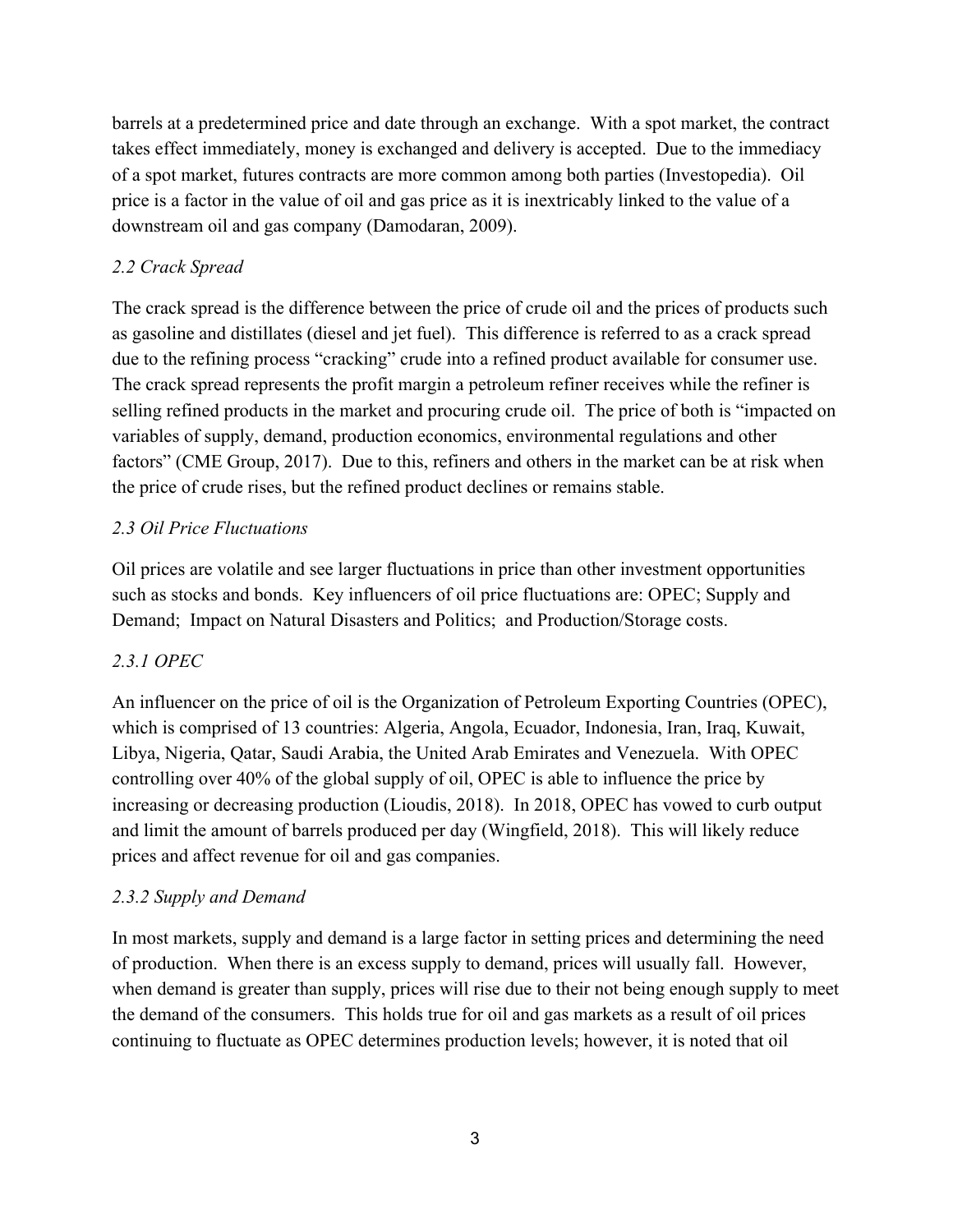futures have greater impact on setting the price due to the binding agreement of a futures contract (Lioudis, 2018).

### *2.3.3 Natural Disasters and Political Risk*

Natural disasters can cause oil prices to fluctuate and often drive the price up for a substantial amount of time. For instance, when Katrina Struck in 2005, it affected 19% of US oil supply and caused the price per barrel to rise by three dollars. Additionally, political risk can affect the price per barrel globally. If countries are close to a brink of war, consumers fears rise and in return the price of oil will likely rise (Lioudis, 2018).

### *2.3.4 Production and Storage Costs*

Production costs directly affect the price of oil. While countries in the Middle East have low extraction costs, countries like Canada are more costly due to environmental factors. When there is more oversupply in the market, usually a decline in production decreases the supply and puts upward pressure on oil prices. Another factor of oil and gas prices are storage costs. Usually, storage is located in hubs and have been at more than a 77% capacity limit. If companies fear reaching a 100% storage limit, the price of oil is likely to rise; however, the decrease in production will likely reduce the chance of storage reaching its limits (Lioudis, 2018).

### *2.4 Methods of Valuing Oil and Gas Companies*

### *2.4.1 Capital Asset Pricing Model (CAPM)*

The CAPM model explains the correlation between systematic risk and expected return for assets. Usually the CAPM model is used to price securities, but it can also be used to generate expected returns for assets and calculating the cost of capital. Overall, the concept is for investors to be compensated by the time value of money and risk (Investopedia). In the published work, "Ups and Downs: Valuing Cyclical and Commodity Companies" by Aswath Damodaran, the CAPM model is used to determine the relationship between oil price and operating income in a firm. Once the model is regressed, the regression provides a beta and a p-value to determine its significance (Damodaran, 2009).

### *2.4.2 Fama and French 3-factor Model*

The Fama and French 3-factor model is an asset pricing model broadened by the capital asset pricing model (CAPM). Eugene Fama and Kenneth French began research to better measure market returns and while doing so, realized that small cap stocks typically outperform large cap stocks. This in return lead to the Fama and French 3-factor model where two additional factors (Small minus Big; and High minus Low) are added to CAPM. Having these additional factors,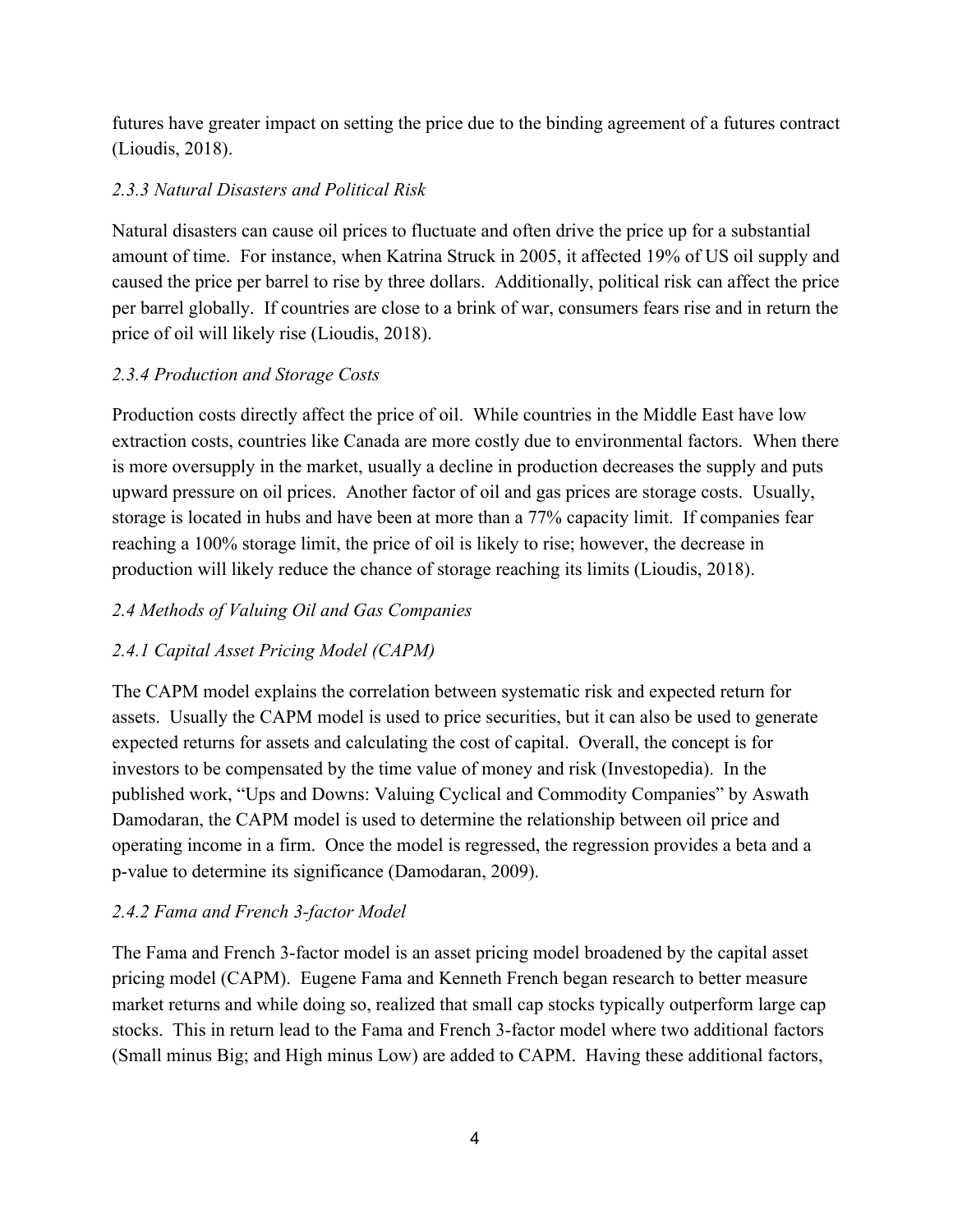the model can adjust for outperformance and will likely be a better model to evaluate performance (Investopedia).

### **3. Research Hypothesis:**

Research on finding the profitability/revenue of oil and gas companies tend to find that a company's earnings and cash flows are heavily correlated to oil prices. With this in mind, the following hypotheses have been formulated:

H1: Valuing a downstream oil and gas company will be better evaluated through a Fama & French 3-factor model than CAPM.

H2: The p-value will be more statistically significant through profitability from the crack spread than operating income from oil prices.

### **4. Methodology:**

I chose three experiments to evaluate in order to test my hypotheses. Below you will find methodology for each of the three evaluations: Normalizing Operating Income vs. Oil Price; Fama & French; Crack Spread vs. Profitability.

### *4.1 Evaluation 1: Normalizing Operating Income vs. Oil Price*

Initially, I began modeling my research after Aswath Damodaran's published research of Valuing Commodity Companies. In his research, "Ups and Downs: Valuing Cyclical and Commodity Companies", Aswath begins by valuing a commodity company through the relationship of operating income to oil prices. To replicate this process, I chose Phillips 66 (PSX) due to its large presence in the downstream market from 2012 to present day.

To determine the relationship of operating income and oil prices, I gathered quarterly data from 2011 to 2017 to analyze if oil prices in the current month directly impacted operating income in the current month or if it has a one month lag. The data indicated in Figure 1 that usually oil prices do impact operating income positively in the following month.

Once both data sets were compared, I regressed the operating income against the oil price per barrel over the period with a one month lag and obtained the following from a CAPM regression:

### *Operating Income = Intercept + Slope (oil price)*

To then get the value of the Cost of Equity, the following assumptions must be made:

• To derive a beta, I took the percentage daily change in stock price and regressed it against the percentage daily change of SPDR S&P 500 ETF Trust from 2016 to 2017. Once beta is recognized, it will represent how volatile Phillips 66 is to the market. If over 1, it is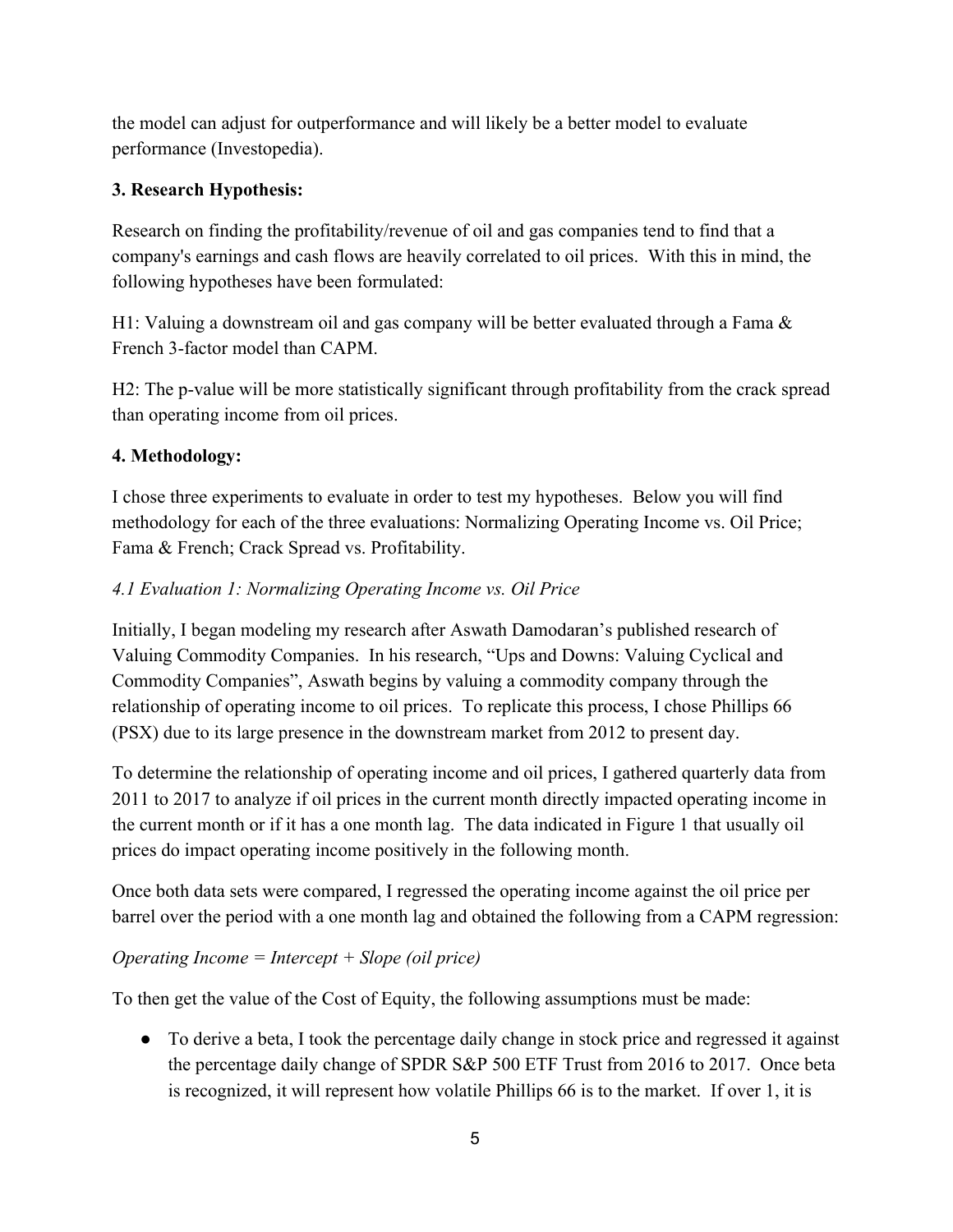more volatile; however, if it is less than 1, it will be less volatile. While also finding the beta, I will also look to the p-value in the CAPM model to determine how statistically significant the evaluation model is going to be.

• The 5 year Treasury bond rate is 2.5% and the market equity risk premium is 5.75%.

*Cost of equity is then calculated: Treasury Bond Rate + Beta \* Market Equity Risk Premium*

Once the cost of equity is determined, I will begin gathering information to calculate cost of capital. Cost of capital needs the following information: cost of equity, debt ratio, cost of debt, default spread, and marginal tax rate. Gathering the following information determines the opportunity cost of making the specific investment; however, in this case it allows me to value the operating asset. The equation for cost of capital is below:

*= Cost of Equity \* (1 - Debt ratio) + Cost of Debt \*(1 - Marginal Tax Rate)\*(Debt Ratio)*

Another key factor to recognize before valuing the operating asset is to set a stable growth rate, in which it can correlate with operating income. Additionally, a return on capital is necessary to approximate before calculating the reinvestment rate. The equation is as follows:

*Return on Capital =* 
$$
\frac{Operating\; Income}{Total\; Equity}
$$

Once growth and return on capital is set, the reinvestment rate is calculated as below:

$$
Reinvestment Rate = \frac{Growth}{Return on Capital}
$$

Once all factors are calculated, I will be able to value the operating assets, which are present in day to day business operations. Below you will see the equation:

*Value of Operating Assets* = 
$$
\frac{Operating\ Income(1+growth)(1-tax\ rate)(1-(\frac{g}{ROC})}{(Cost\ of\ capital - g)}
$$

After finding the value of the operating assets, I will use normalized assumptions of cash, debt and number of outstanding shares. This will then create an equation to get value per share against the oil price. The equation is below:

Value per share = 
$$
\frac{Operating\,\,Assets + Cash - Debt}{Number\,\,of\,\,shares}
$$

Once the value per share is calculated, I will then begin calculating operating income from the other normalized oil prices to determine the linear relationship between oil price and value per share. While recalculating at other oil price points, the capital invested number remains fixed. After all, normalized prices are calculated, it allows an investor to see if Phillips 66 is under or overvalued.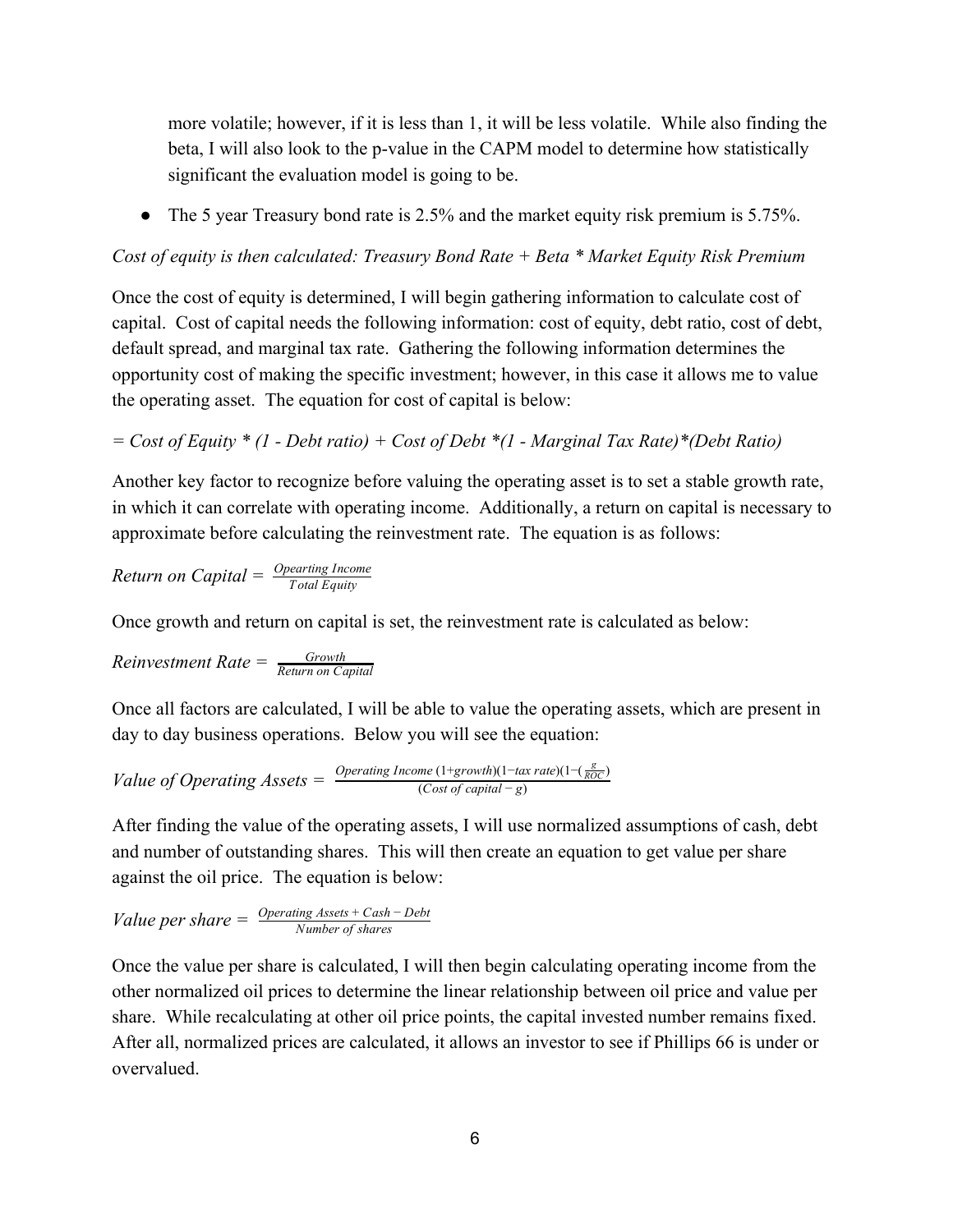In this first scenario, I will be primarily looking at p-values to determine if the CAPM model and oil prices to operating income are statistically significant. From here, I will perform the other evaluations and then able to compare the results at the end.

#### *4.2 Evaluation 2: Fama & French Model*

To evaluate Phillips 66 with the Fama French Model, I will pull the monthly closing price of Phillips 66 from January 2012 to February 2018 and the following: Excess return on the market (Mkt-RF), Small minus Big (SMB), High minus Low (HML), and Risk free rate (RF).

After all data is gathered, I will calculate the monthly return on the Phillips 66 closing price with the following equation:  $\frac{n(t)}{n(t)-n(t-1)}$ 

From here, I will take the monthly return of Phillips 66 and subtract the market risk free rate to determine the excess month return which is required before running the Fama French regression. The equation is as follows:

#### *Excess Monthly Return = Monthly Return - Risk Free rate*

To create a Fama French Regression Model, the output is the monthly return and the three factors were imputed to create a beta of each variable. Once the regression is complete, the following equation is created.

*Y= Y intercept + Variable 1\*(Mkt-Rf) + Variable 2\*(SMB) + Variable 3\*(HML)*

The regression will be useful to evaluate if the Fama & French model has a statistically significant p-value in which is greater than the CAPM Model.

In order to calculate the cost of equity from the Fama French Model, I will gather the following data:

- Averages of each of the Mkt-RF, SMB, HML, and RF found
- Conducted a linear least function analysis of the Excess Monthly return against each of the three factors, which are Mkt-RF, SMB, and HML

After all the data is collected, I will generate the cost of equity with the following equation:

*Cost of Equity=Avg. RF+(Avg.Mkt-RF\*Lin Mkt-RF)+(Avg.SMB\*LinSMB)+(Avg.HML\*LinHML)*

Once, the Fama French 3-factor cost of equity is determined, the cost of equity replaces the previous one in the cost of capital equation in *Evaluation 1*. From here, the following steps are repeated from Evaluation 1 with the all the same factors to calculate a new value per share with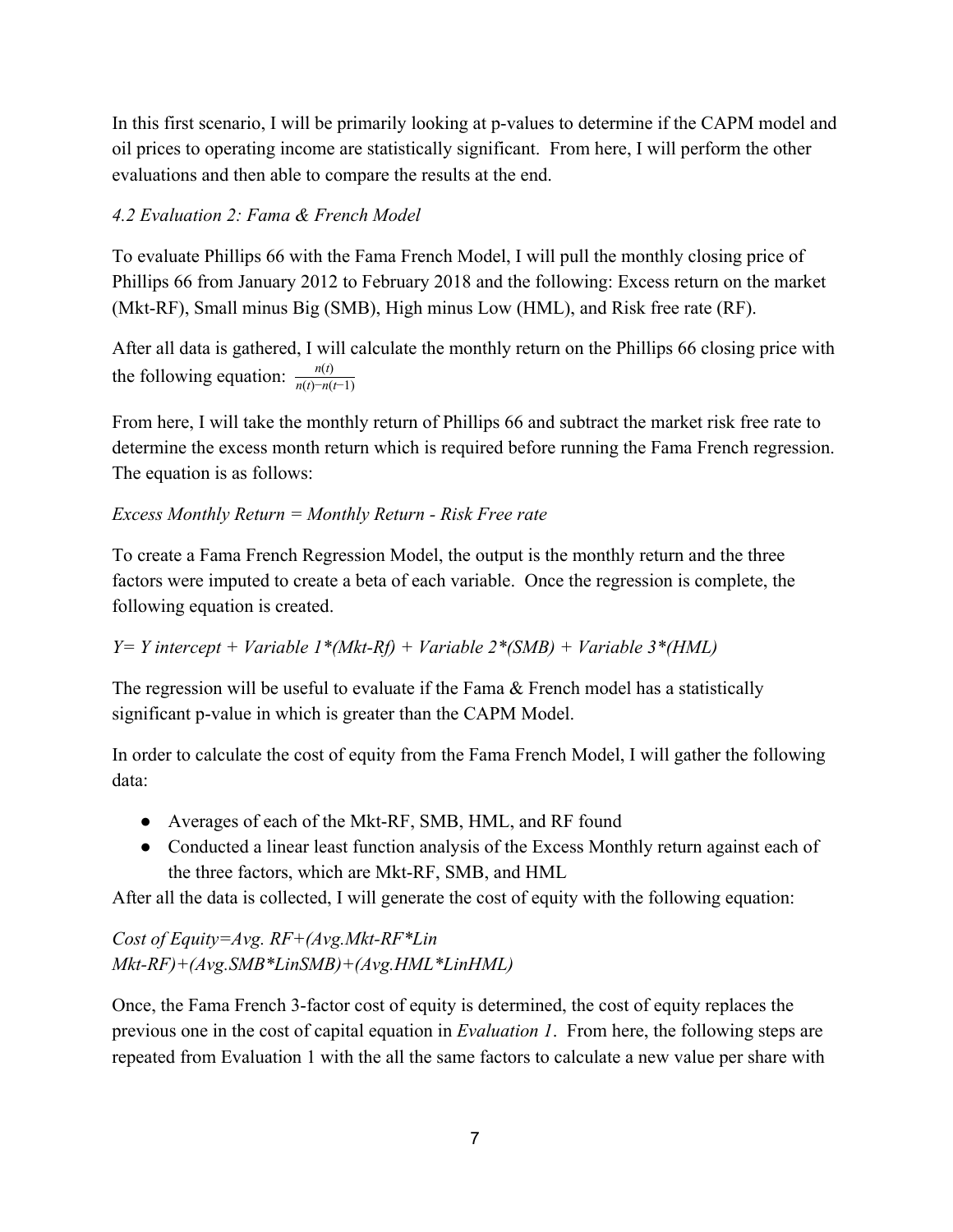the Fama & French model. The new cost of capital from the Fama & French 3-factor model will be replaced in the following equation:

*Value of Operating Assets* =  $\frac{Operator}{(Cost of capital - g)}$ 

After the value per share is calculated, I will be able to properly evaluate if the CAPM model or Fama & French will be a better tool of valuing an oil and gas company.

### *4.3 Evaluation 3: Crack Spread vs. Profitability*

To determine the relationship of profitability and the crack spread, I will gather quarterly data from 2011 to 2017 to analyze if the crack spread prices in the current month directly impact profitability in the current month or if it has a one month lag. The data in Figure 6 will indicate the crack spread prices do impact profitability positively in the following month.

Once both data sets are compared, I will regress the profitability against the crack spread over the period with a one month lag and obtain the following from the CAPM regression model:

### *Profitability = Intercept + Slope (crack spread)*

Following this, I need to value the Cost of Equity. From here I will calculate the cost of capital to begin evaluating Phillips 66, so the following assumptions were equivalent from Evaluation 1 as seen below.

- To derive a beta, I took the percentage daily change in stock price and regressed it against the percentage daily change of SPDR S&P 500 ETF Trust from 2016 to 2017. Once beta is recognized, it will represent how volatile Phillips 66 is to the market. If over 1, it is more volatile; however, if it is less than 1, it will be less volatile.
- The 5 year Treasury bond rate is 2.5% and the market equity risk premium is 5.75%.

Cost of equity is then calculated: Treasury Bond Rate + Beta \* Market Equity Risk Premium

Once the cost of equity is determined, I will begin gathering information to calculate cost of capital. Cost of capital remains the same as Evaluation 1 due to there being no change in the equation below as we are still working with the same cost of equity structure.

### *= Cost of Equity\*(1 - Debt ratio)+Cost of Debt \*(1 - Marginal Tax Rate)\*(Debt Ratio)*

After the cost of capital is calculated, it is now time to use the profitability regression that was calculated in the beginning of Evaluation 3. The equation will look like the following:

*Profitability = Intercept + Slope (crack spread)*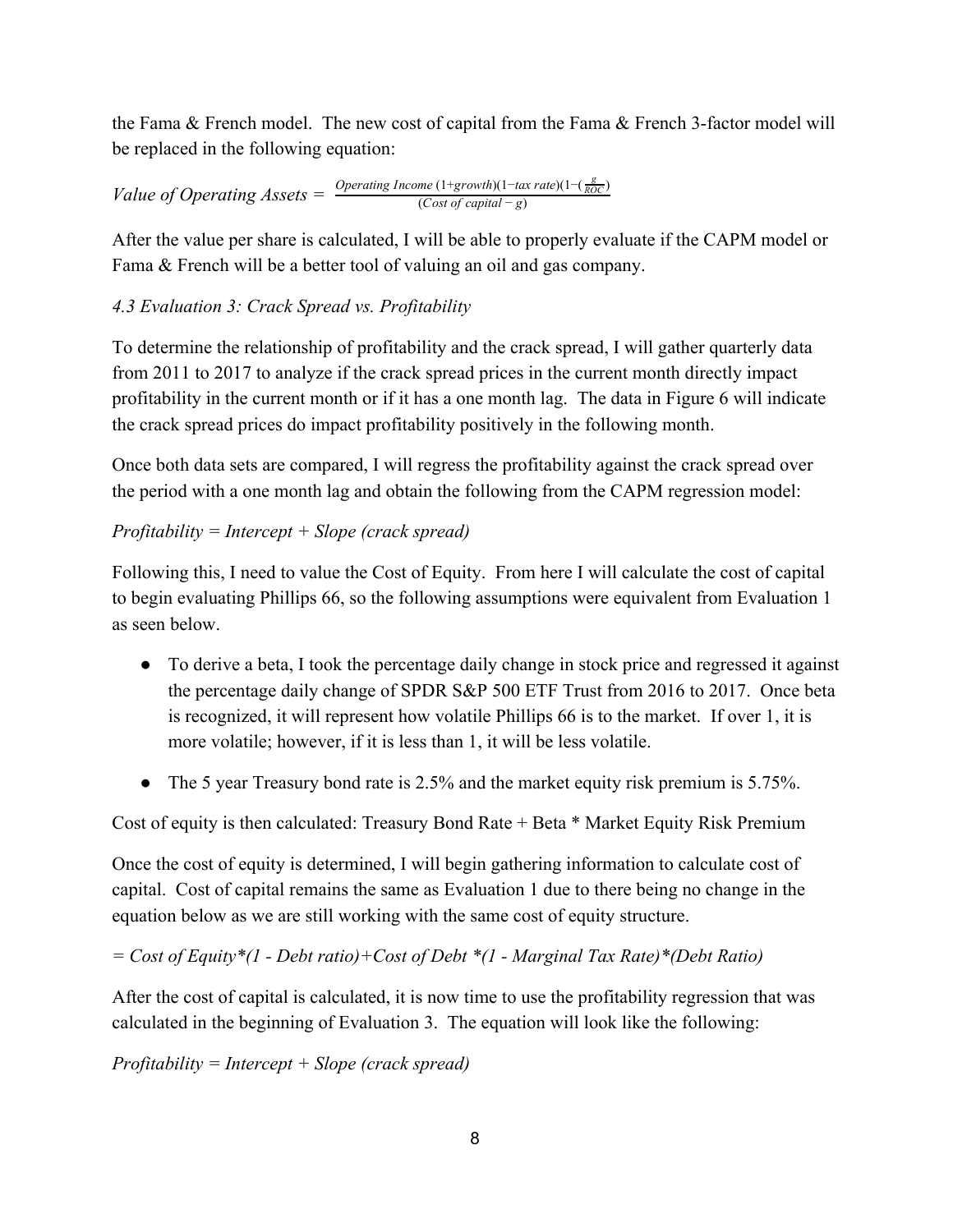Next, the growth rate needs to be identified before calculating the reinvestment rate. The growth rate will be the same from Evaluation 1 and Evaluation 2.

Additionally, a return on capital is necessary to approximate before calculating the reinvestment rate. This allows a principal payment to be returned to stakeholders that exceed the growth of the business. The return on capital is the following equation:

*Return on Capital = 
$$
\frac{Profitability}{Total Equity}
$$*

Once growth and return on capital is set, the reinvestment rate is calculated below:

$$
Reinvestment Rate = \frac{Growth}{Return on Capital}
$$

After all factors are calculated, I will be able to value the operating assets, which are present in day to day business activities. Below you will see the equation:

*Value of Operating Assets* =  $\frac{Profitability(1+growth)(1-tax rate)(1-(\frac{g}{ROC})}{(Cost of capital - g)}$ 

After finding the value of the operating assets, I will gather normalized assumptions of cash, debt and number of outstanding shares. This will then create an equation to get value per share against the oil price. The equation is below:

Value per share = 
$$
\frac{Operating\,\,Assets + Cash - Debt}{Number\,\,of\,\,shares}
$$

Once the value per share is calculated, I will begin recalculating other normalized crack spread prices to determine its value per share. While recalculating, it is important to note the capital invested should remain fixed. After all calculations are complete, a graph is made to show the linear relationship of a normalized profitability of Phillips 66 to crack spread prices.

### **5. Empirical Results:**

### *5.1 Evaluation 1: Normalizing Operating Income vs. Oil Price*

To determine the relationship of operating income and oil prices, I gathered quarterly data from 2011 to 2017 to analyze if oil prices in the current month directly impacted operating income in the current month or if it has a one month lag. The data indicated in Figure 1 that usually oil prices do impact operating income positively in the following month.

*Figure 1: Operating Income versus Oil Price for Phillips 66: 2011-2017 (Lag and no lag)*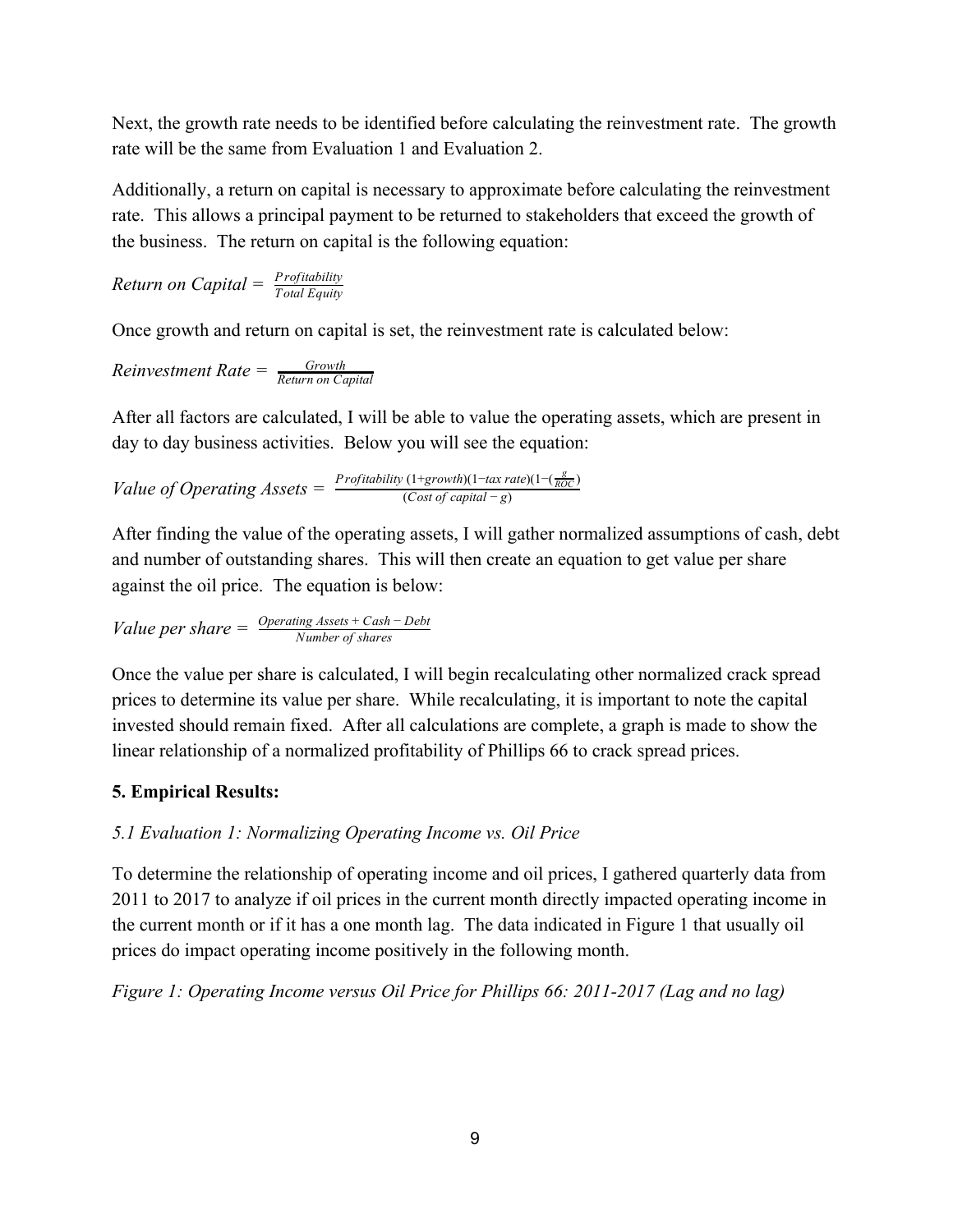

Once both data sets were compared, I regressed the operating income against the oil price per barrel over the period and obtained the following:

*Operating Income = Intercept + Beta (Oil Price)*

*Operating Income = 286,844,851.88 + 5,552,257.20\*(Oil Price)*

*Table 1: Oil Price to Operating Income Regression*

| SUMMARY OUTPUT               |                     |                        |            |                       |                           |           |                |             |
|------------------------------|---------------------|------------------------|------------|-----------------------|---------------------------|-----------|----------------|-------------|
|                              |                     |                        |            |                       |                           |           |                |             |
| <b>Regression Statistics</b> |                     |                        |            |                       |                           |           |                |             |
| Multiple R                   | 0.314940148         |                        |            |                       |                           |           |                |             |
| R Square                     | 0.099187297         |                        |            |                       |                           |           |                |             |
| Adjusted R Square            | 0.064540654         |                        |            |                       |                           |           |                |             |
| Standard Error               | 473414776.9         |                        |            |                       |                           |           |                |             |
| Observations                 | 28                  |                        |            |                       |                           |           |                |             |
| ANOVA                        |                     |                        |            |                       |                           |           |                |             |
|                              | df                  | SS                     | MS         |                       | Significance F            |           |                |             |
| Regression                   |                     | 6.41621E+17            | 6.4162E+17 | 2.86282565            | 0.102600861               |           |                |             |
| Residual                     | 26                  | 5.82716E+18 2.2412E+17 |            |                       |                           |           |                |             |
| Total                        | 27                  | 6.46878E+18            |            |                       |                           |           |                |             |
|                              | Coefficients        | Standard Error         | t Stat     | P-value               | Lower 95%                 | Upper 95% | Lower 95.0%    | Upper 95.0% |
| Intercept                    | Ś<br>286,844,851.88 | 278871036              | 1.0285932  | 0.3131454             | $-286382772.2$            | 860072476 | $-286382772.2$ | 860072475.9 |
| Oil Price                    | S<br>5,552,257.20   | 3281497.868            |            | 1.69198867 0.10260086 | $-1192958.268$ 12297472.7 |           | $-1192958.268$ | 12297472.67 |

To then get the value of the Cost of Equity, the following assumptions were made:

● To derive Phillips 66 beta, I took the percentage daily change in stock prices and regressed it against the percentage daily change of SPDR S&P 500 ETF Trust from 2016 to 2017. I received the beta 1.17, as seen in Table 2, which means Phillips 66 is more volatile than the market. In addition, the p-value is statistically significant and will be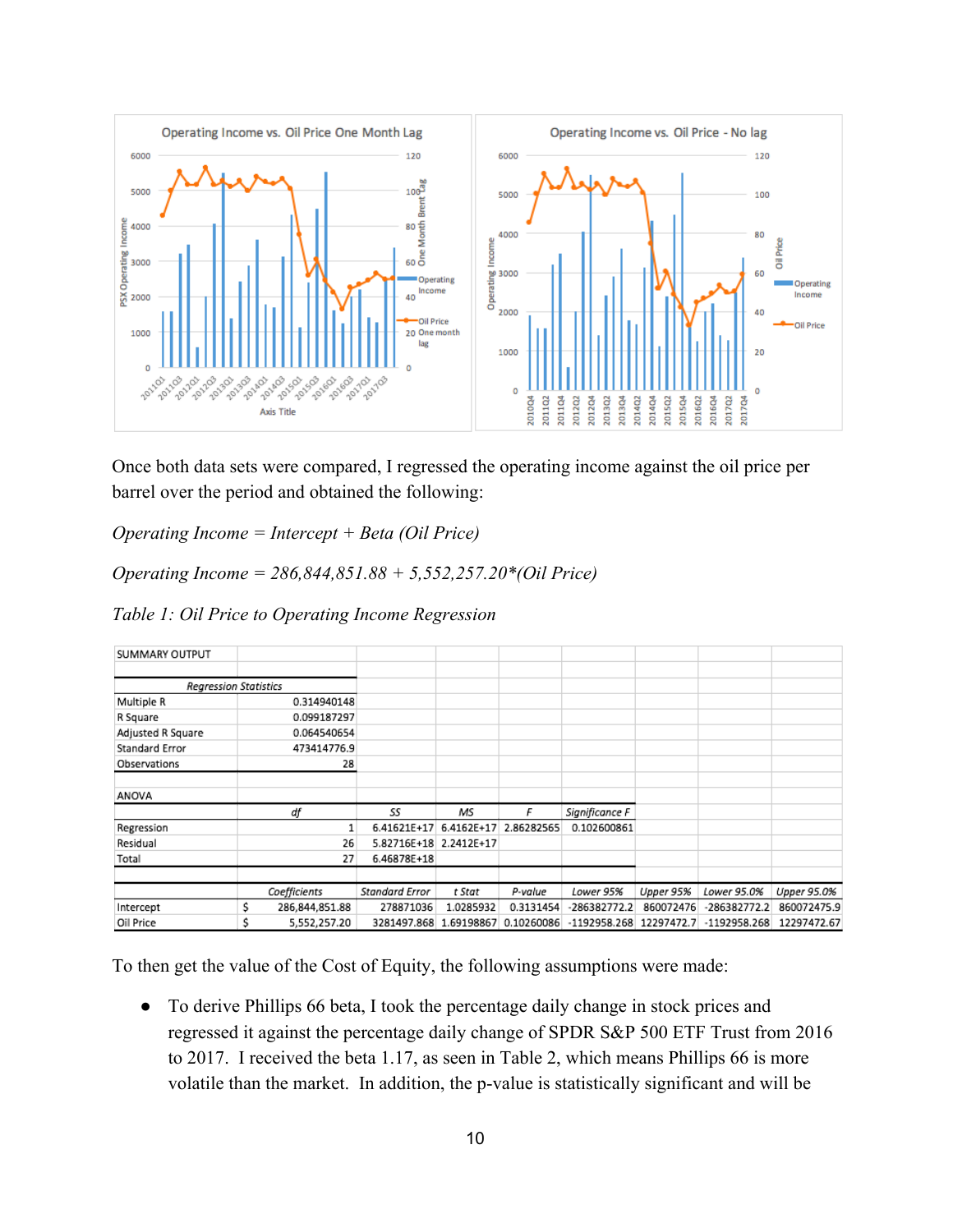examined further in comparison to the Fama & French 3-factor model to test one of the current hypotheses.

| SUMMARY OUTPUT               |               |                |              |            |                |             |              |             |
|------------------------------|---------------|----------------|--------------|------------|----------------|-------------|--------------|-------------|
|                              |               |                |              |            |                |             |              |             |
| <b>Regression Statistics</b> |               |                |              |            |                |             |              |             |
| Multiple R                   | 0.608922303   |                |              |            |                |             |              |             |
| R Square                     | 0.370786371   |                |              |            |                |             |              |             |
| Adjusted R Square            | 0.369527944   |                |              |            |                |             |              |             |
| Standard Error               | 0.010011421   |                |              |            |                |             |              |             |
| Observations                 | 502           |                |              |            |                |             |              |             |
| ANOVA                        |               |                |              |            |                |             |              |             |
|                              | df            | SS             | ΜS           | F          | Significance F |             |              |             |
| Regression                   |               | 0.029531607    | 0.02953161   | 294.642673 | 2.92247E-52    |             |              |             |
| Residual                     | 500           | 0.050114273    | 0.00010023   |            |                |             |              |             |
| Total                        | 501           | 0.07964588     |              |            |                |             |              |             |
|                              |               |                |              |            |                |             |              |             |
|                              | Coefficients  | Standard Error | t Stat       | P-value    | Lower 95%      | Upper 95%   | Lower 95.0%  | Upper 95.0% |
| Intercept                    | $-0.00014152$ | 0.000448617    | $-0.3154585$ | 0.75254519 | -0.001022926   | 0.000739886 | -0.001022926 | 0.000739886 |
| Phillips 66 Daily Change     | 1.171131317   | 0.068227235    | 17.1651587   | 2.9225E-52 | 1.037083915    | 1.305178719 | 1.037083915  | 1.305178719 |

*Table 2: CAPM Regression of Phillips 66 against SPDR S&P 500 ETF Trust*

• The 5 year Treasury bond rate is 2.5% and the market equity risk premium is 5.75% (Treasury).

Cost of equity is then calculated:  $2.5% + 1.17(5.75%) = 9.23%$ 

Having the cost of equity calculated allowed me to compute the cost of capital after the following numbers are assumed below:

- Debt ratio: .6476
	- To note: The debt ratio was determined by the total debt divided by the market cap (Compustat, 2018).
- $\bullet$  Cost of Debt: 4.31%
	- To note: Cost of debt was calculated by (CRSP, 2018).
- Marginal Tax Rate: 38%
- To note: The tax rate was found from the Treasury Department (Treasury). *Cost of Capital = 9.23% \* (1-.6476) + 4.31% \* (1-.38) \* (.6476) = 4.98%*

From this point, operating income was calculated from the regressed relationship of oil price and operating income while inputting the normalized oil price. Initially, I evaluated the oil price to be \$65 in order to be relatively close to the current WTI price and evaluate how accurate the model is to the current operating income/value per share. The operating income equation with the input of \$65 is as follows: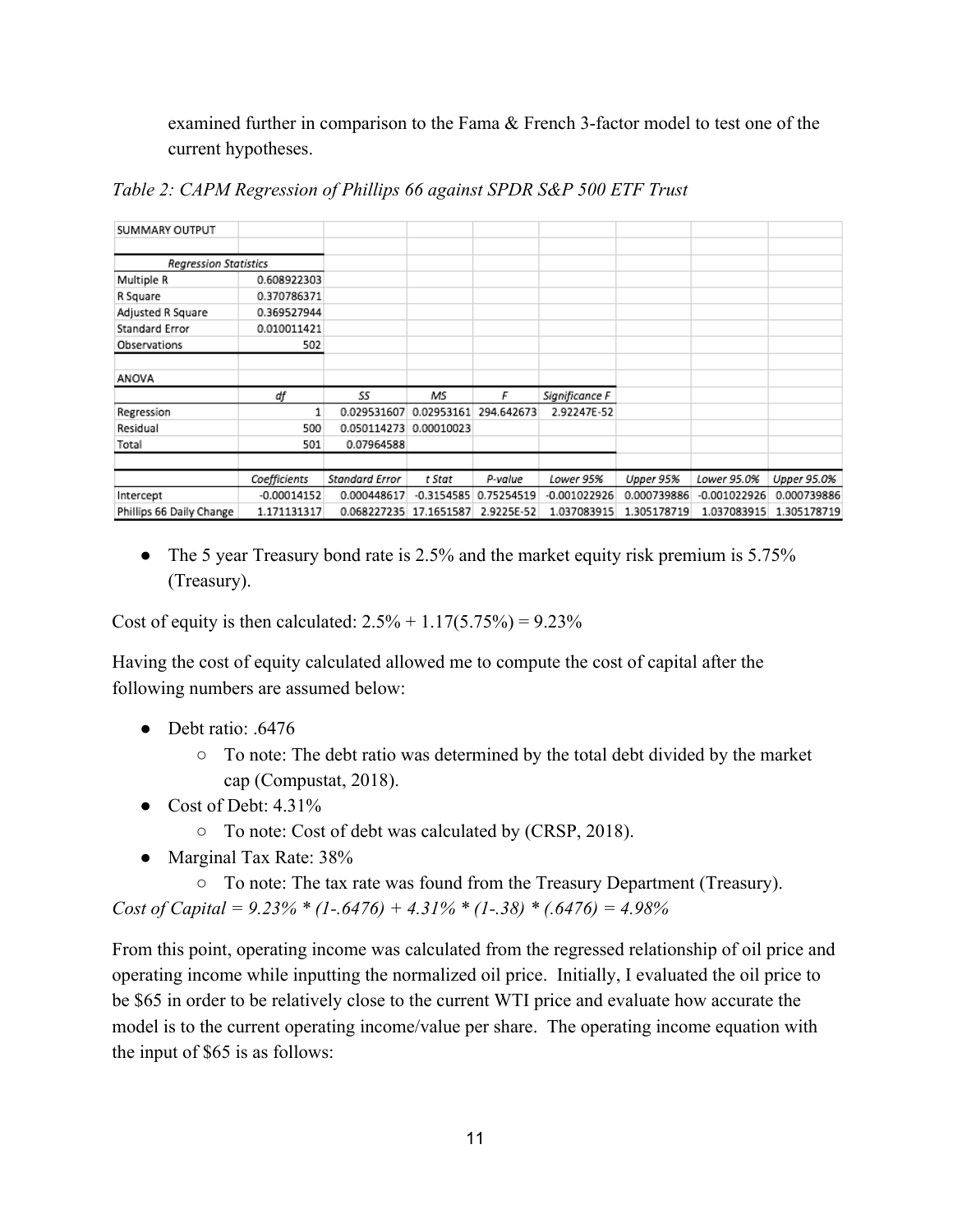*Operating Income = 286,844,851.88 + 5,552,257.20\*(65) = \$647,741,570.04*

After I calculated the operating income, I determined my return on capital; however, to do so I needed to divide the operating income by the total equity of Phillips 66. The total equity is 25.085 billion and is held fixed as all other normalized oil prices are calculated. For the oil price of \$65, I performed the following equation:

*Return on Capital* =  $\frac{647,741,570.04}{25,085,000,000}$  = 2.58%

While the return on capital is low within the current model, oil price volatility has been frequent in the past few years which contributes to why the relationship among operating income would produce less return on capital. After determining this function, I began to model the reinvestment rate with a very conservative growth of one percent. The one percent growth was chosen due to the extreme volatility in the market and few oil and gas companies having little to no growth in the past year. This equation determines how much money is put back into the company year to year. The reinvestment rate divides the growth rate by the return on capital, which is shown below:

*Reinvestment rate* =  $\frac{15}{2.5}$ 5  $\frac{\%}{\% \% \%} = 38.73\%$ 

After this was calculated, I began to value the operating assets with the following formula:

*Value of Operating Assets* =  $\frac{Operator}{(Cost of capital - g)}$  $= \frac{647,741,570.04*(1+.01)*(1-.38)*(1-.3873)}{(.0498-.01)} = $6,240,972,994.22$ 

Once the value of operating assets was computed, I began to gather cash, debt and outstanding shares from Compustat IQ to determine the value per share. The following balances are below, but also held fixed when applied to other normalized oil prices as per the model based by Aswath Damodaran.

- Cash: \$3,119,000,000 (Compustat-IQ, 2018)
- Debt: \$29,286,000 (Compustat-IQ, 2018)
- Outstanding Shares: 466,320,000 (Compustat, IQ)

The equation for value per share is:  $\frac{Operating\ Assets + Cash - Debt}{Number\ of\ shares}$ 

 $= \frac{6,240,972,994.22 + 3,119,000,000 - 29,286,000}{466,320,000} = $20.01$ 

From this point, I recalculated the following formulas per normalized oil price to evaluate the linear relationship oil price has on normalized operating income. In Figure 2 and 3, the linear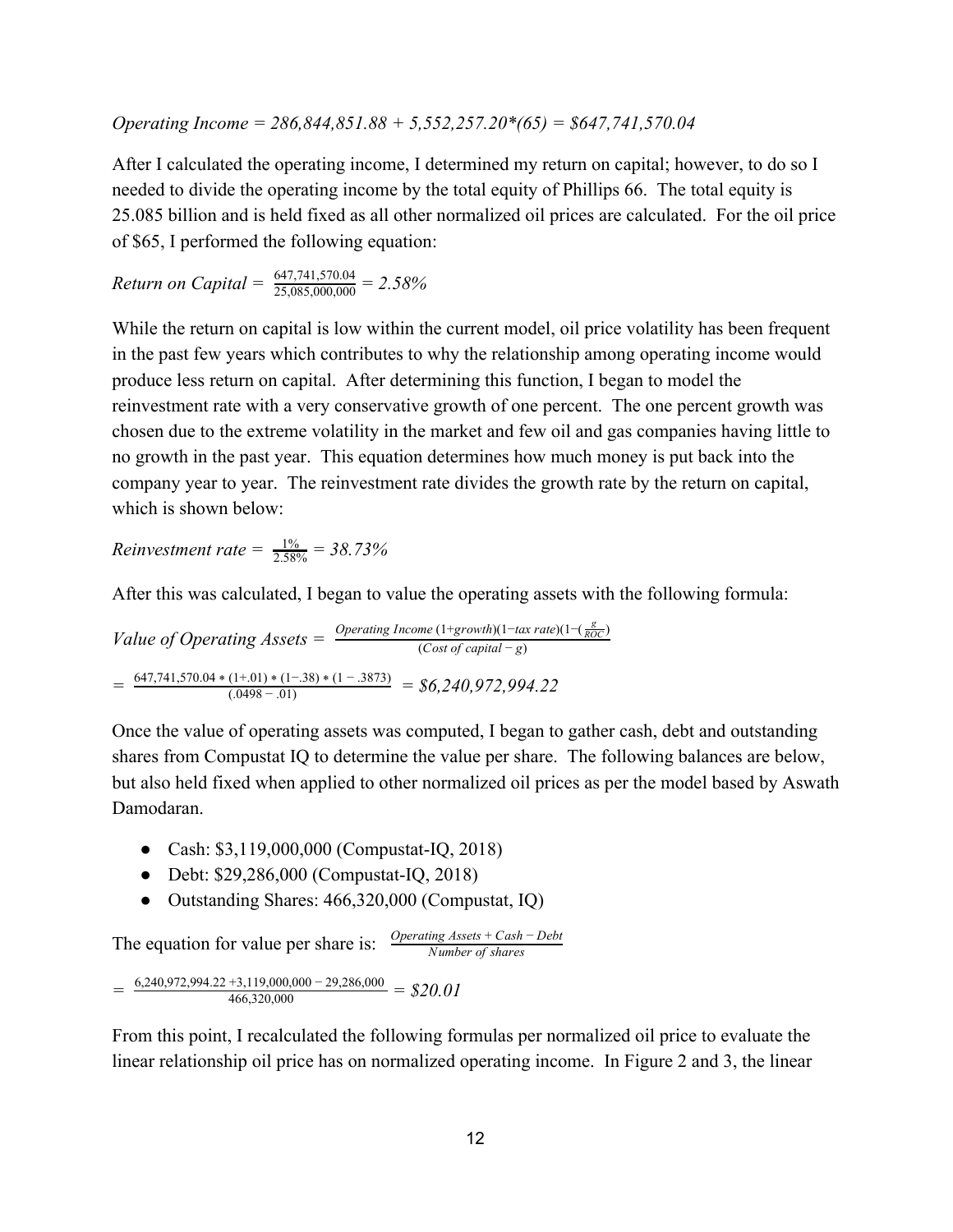relationship is shown in the table and the computation of all normalized oil prices to value price per share.



*Figure 2: Normalized Oil Price to Value per Share*

*Figure 3: Computation of CAPM model for Evaluation 1*

| <b>Total Equity</b> |                   | <b>Oil Price</b> | <b>Operating Income</b> |                  | <b>Return on Capital</b> | <b>Reinvestment Rate</b> | <b>Value of Operating Assets</b> | <b>Value Per Share</b> |
|---------------------|-------------------|------------------|-------------------------|------------------|--------------------------|--------------------------|----------------------------------|------------------------|
| \$                  | 25,085,000,000.00 | 20S              |                         | 397,889,995.93   | 1.59%                    | 63.05% \$                | 2,312,149,496.12 \$              | 11.58                  |
| Ś                   | 25,085,000,000.00 | 25S              |                         | 425,651,281.94   | 1.70%                    | 58.93% \$                | 2,748,685,440.35 \$              | 12.52                  |
| Ś                   | 25,085,000,000.00 | 30S              |                         | 453,412,567.95   | 1.81%                    | 55.32% \$                | 3,185,221,384.59 \$              | 13.46                  |
| Ś                   | 25,085,000,000.00 | 35S              |                         | 481,173,853.97   | 1.92%                    | 52.13% \$                | 3,621,757,328.82 \$              | 14.39                  |
| Ś                   | 25,085,000,000.00 | 40S              |                         | 508,935,139.98   | 2.03%                    | 49.29% \$                | 4,058,293,273.05 \$              | 15.33                  |
| Ś                   | 25,085,000,000.00 | 45S              |                         | 536,696,425.99   | 2.14%                    | 46.74% S                 | 4,494,829,217.29 \$              | 16.26                  |
| Ś                   | 25,085,000,000.00 | 50S              |                         | 564,457,712.00   | 2.25%                    | 44.44% S                 | 4,931,365,161.52 \$              | 17.20                  |
| Ś                   | 25,085,000,000.00 | 55S              |                         | 592,218,998.01   | 2.36%                    | 42.36% \$                | 5,367,901,105.75 \$              | 18.14                  |
|                     | 25,085,000,000.00 | 60S              |                         | 619,980,284.03   | 2.47%                    | 40.46% \$                | 5,804,437,049.99 \$              | 19.07                  |
|                     | 25,085,000,000.00 | 65S              |                         | 647,741,570.04   | 2.58%                    | 38.73% \$                | 6,240,972,994.22 \$              | 20.01                  |
|                     | 25,085,000,000.00 | 70S              |                         | 675,502,856.05   | 2.69%                    | 37.14% \$                | 6,677,508,938.46 \$              | 20.95                  |
|                     | 25,085,000,000.00 | 75S              |                         | 703,264,142.06   | 2.80%                    | 35.67% S                 | 7,114,044,882.69 \$              | 21.88                  |
|                     | 25,085,000,000.00 | 80 \$            |                         | 731,025,428.07   | 2.91%                    | 34.31% \$                | 7,550,580,826.92 \$              | 22.82                  |
| Ś                   | 25,085,000,000.00 | 85S              |                         | 758,786,714.08   | 3.02%                    | 33.06% \$                | 7,987,116,771.16 \$              | 23.75                  |
| Ś                   | 25,085,000,000.00 | 90S              |                         | 786,548,000.10   | 3.14%                    | 31.89% \$                | 8,423,652,715.39 \$              | 24.69                  |
| Ś                   | 25,085,000,000.00 | 95S              |                         | 814,309,286.11   | 3.25%                    | 30.81% \$                | 8,860,188,659.62 \$              | 25.63                  |
|                     | 25,085,000,000.00 | 100S             |                         | 842,070,572.12   | 3.36%                    | 29.79% \$                | 9,296,724,603.86 \$              | 26.56                  |
| Ś                   | 25,085,000,000.00 | 105S             |                         | 869,831,858.13   | 3.47%                    | 28.84% \$                | 9,733,260,548.09 \$              | 27.50                  |
| Ś                   | 25,085,000,000.00 | 110S             |                         | 897,593,144.14   | 3.58%                    | 27.95% \$                | 10,169,796,492.32\$              | 28.43                  |
| Ś                   | 25,085,000,000.00 | 115S             |                         | 925,354,430.16   | 3.69%                    | 27.11% \$                | 10,606,332,436.56 \$             | 29.37                  |
| Ś                   | 25,085,000,000.00 | 120S             |                         | 953,115,716.17   | 3.80%                    | 26.32% \$                | 11,042,868,380.79 \$             | 30.31                  |
| Ś                   | 25,085,000,000.00 | 125S             |                         | 980,877,002.18   | 3.91%                    | 25.57% \$                | 11,479,404,325.03 \$             | 31.24                  |
|                     | 25,085,000,000.00 | 130S             |                         | 1,008,638,288.19 | 4.02%                    | 24.87% \$                | 11,915,940,269.26 \$             | 32.18                  |
|                     | 25,085,000,000.00 | 135S             |                         | 1,036,399,574.20 | 4.13%                    | 24.20% \$                | 12,352,476,213.49 \$             | 33.12                  |
| Ś                   | 25,085,000,000.00 | 140S             |                         | 1,064,160,860.21 | 4.24%                    | 23.57% \$                | 12,789,012,157.73 \$             | 34.05                  |
| Ś                   | 25,085,000,000.00 | $145$ \$         |                         | 1,091,922,146.23 | 4.35%                    | 22.97% \$                | 13,225,548,101.96 \$             | 34.99                  |
| Ś                   | 25,085,000,000.00 | 150S             |                         | 1,119,683,432.24 | 4.46%                    | 22.40% \$                | 13,662,084,046.19 \$             | 35.92                  |
| Ś                   | 25,085,000,000.00 | $155$ \$         |                         | 1,147,444,718.25 | 4.57%                    | 21.86% \$                | 14,098,619,990.43 \$             | 36.86                  |

#### *5.2 Evaluation 2: Fama French 3-factor Model*

To evaluate Phillips 66 with the 3-factor Fama French model, I pulled monthly closing prices of Phillips 66 from Yahoo Finance from January 2012 to February 2018. Additionally, I pulled the following factors from January 2012 to February 2018 from Kenneth R. French - Data Library: Excess return on the market (Mkt-RF), Small minus Big (SMB), High minus Low (HML), and Risk free rate (RF).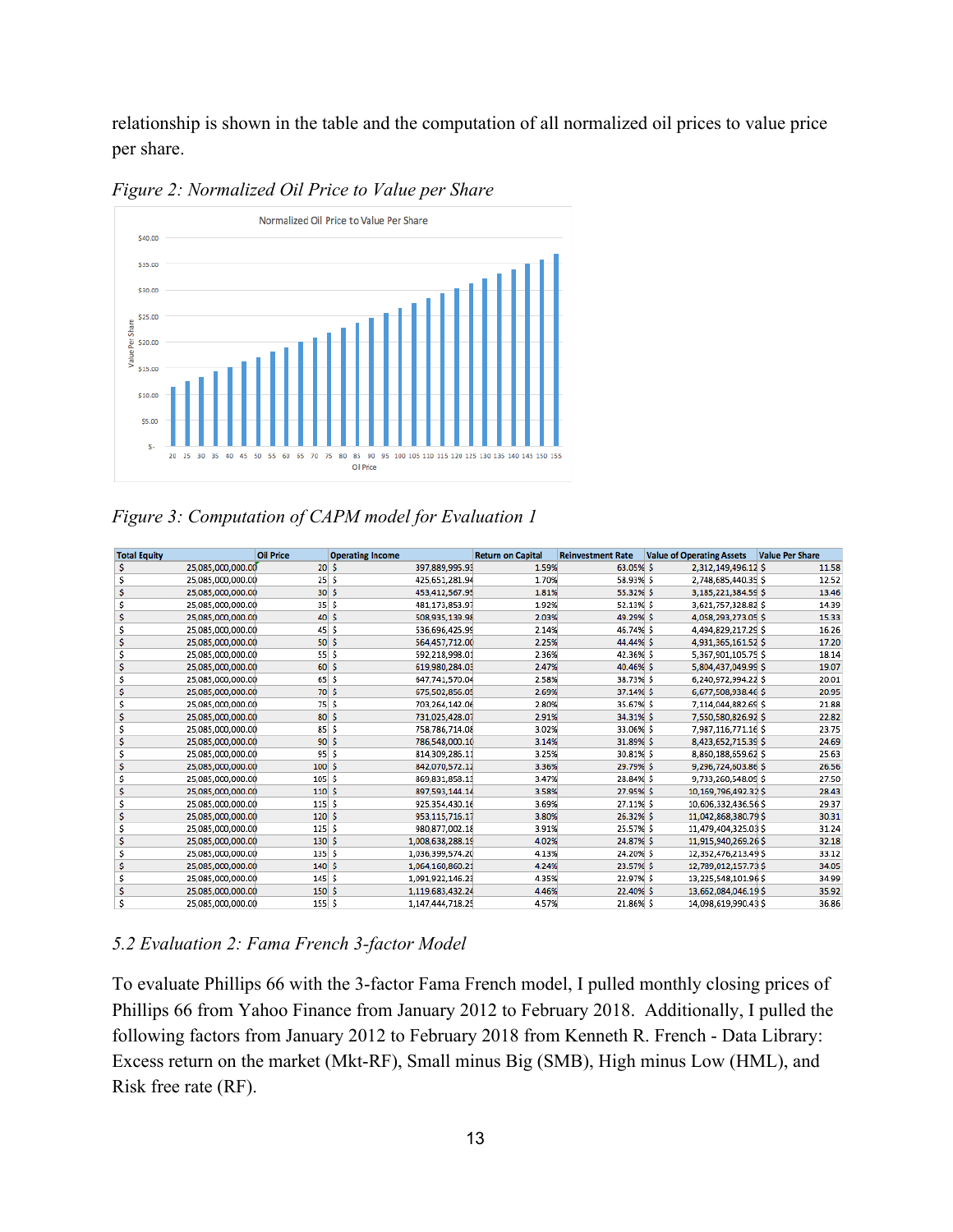After all data was gathered, I performed the monthly return on the Phillips 66 closing price with the following equation:  $\frac{n(t)}{n(t)-n(t-1)}$ 

For example, the last previous month included the following equation:  $\frac{55438000}{(55438000-37743000)}$  = 3.133

From here, I was able to take the monthly return of Phillips 66 and subtract the market risk free rate to determine the excess month return which is required before running the Fama & French regression. This is then applied to all monthly returns from 2012 to 2018. An example equation is as follows:

*Excess Monthly Return = 3.133 - .11 = 3.02*

To create a Fama French Regression Model, the output was the monthly return and the three factors were inputs to create a beta of each variable. Once the regression was complete, the following equation was created.

*Y= -0.7077783 + 1.4689\*(Mkt-Rf) + 2.3920\*(SMB) -1.4197\*(HML)*

In order to calculate the cost of equity from the Fama French Model, I had to gather the following data:

| SUMMARY OUTPUT               |              |                |              |            |                |            |                         |            |
|------------------------------|--------------|----------------|--------------|------------|----------------|------------|-------------------------|------------|
|                              |              |                |              |            |                |            |                         |            |
| <b>Regression Statistics</b> |              |                |              |            |                |            |                         |            |
| Multiple R                   | 0.17111498   |                |              |            |                |            |                         |            |
| R Square                     | 0.02928034   |                |              |            |                |            |                         |            |
| Adjusted R Square            | $-0.0148433$ |                |              |            |                |            |                         |            |
| Standard Error               | 45.6352564   |                |              |            |                |            |                         |            |
| Observations                 | 70           |                |              |            |                |            |                         |            |
|                              |              |                |              |            |                |            |                         |            |
| ANOVA                        |              |                |              |            |                |            |                         |            |
|                              | df           | SS             | ΜS           | F          | Significance F |            |                         |            |
| Regression                   | 3            | 4145.979747    | 1381.99325   | 0.66359779 | 0.577384532    |            |                         |            |
| Residual                     | 66           | 137450.0573    | 2082.57663   |            |                |            |                         |            |
| Total                        | 69           | 141596.0371    |              |            |                |            |                         |            |
|                              |              |                |              |            |                |            |                         |            |
|                              | Coefficients | Standard Error | t Stat       | P-value    | Lower 95%      | Upper 95%  | Lower 95.0% Upper 95.0% |            |
| Intercept                    | -0.7077783   | 5.912345357    | -0.1197119   | 0.90507501 | -12.51215662   | 11.0966001 | $-12.512157$            | 11.0966001 |
| Mkt-RF                       | 1.46890355   | 1.908294612    | 0.76974673   | 0.44419646 | $-2.341129576$ | 5.27893667 | $-2.3411296$            | 5.27893667 |
| SMB                          | 2.39200018   | 2.546461082    | 0.93934292   | 0.35097986 | -2.692173414   | 7.47617377 | $-2.6921734$            | 7.47617377 |
| HML                          | $-1.4197307$ | 2.488944675    | $-0.5704147$ | 0.57033334 | $-6.389069103$ | 3.54960765 | $-6.3890691$            | 3.54960765 |

*Table 3: Fama & French 3-factor model*

The p-value in the Fama & French 3-factor model is not statistically significant due to it being greater than 10%.

● Averages of each of the following: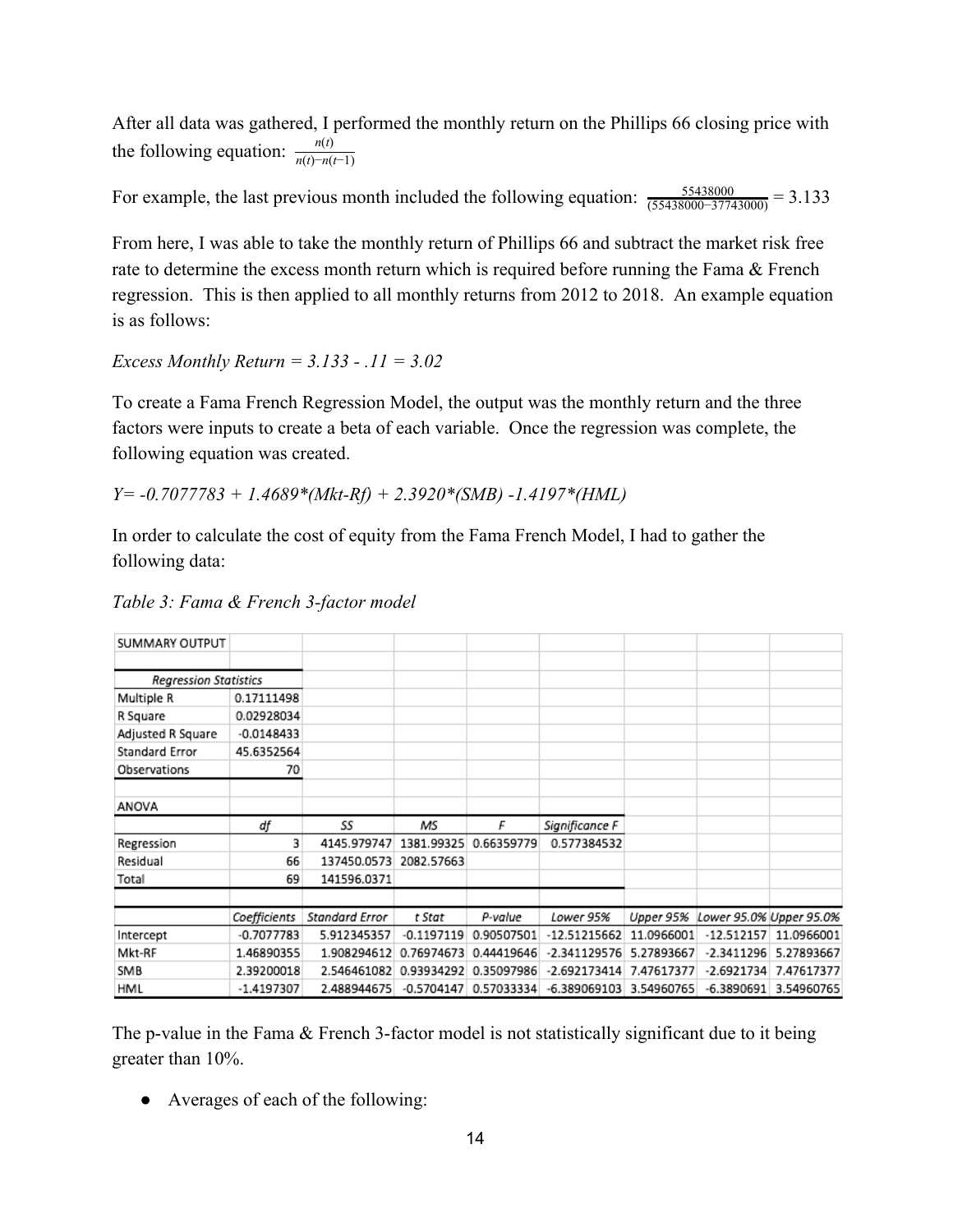- $\circ$  Mkt-RF = 1.169
- $\circ$  SMB = -0.073
- $O$  HML = 0.053
- $Q = RF = 0.018$
- Variable rate (betas) of the three factors:
	- $O$  Mkt-RF = 1.4689
	- $O$  SMB = 2.3920
	- $O$  HML = -1.4197

After all the data was found, I was able to generate the cost of equity with the following equation:

*Cost of Equity=Avg. RF+(Avg.Mkt-RF\*Lin Mkt-RF)+(Avg.SMB\*LinSMB)+(Avg.HML\*LinHML)*

*= 0.018 + (1.169 \* 1.4689) + (-0.073 \* 2.3920) + (0.018 \* -1.4197) = 1.48347%*

Once, the Fama & French 3-factor cost of equity was determined, the cost of equity replaces the previous COE in Evaluation 1 to get a new Cost of Equity. The new equation was computed below holding all other factors constant:

- Debt ratio: .6476
	- The debt ratio was determined by the total debt divided by the market cap (Compustat, 2018).
- Cost of Debt:  $4.31\%$ 
	- Cost of debt was calculated by CRSP.
- Marginal Tax Rate: 38%
	- The tax rate was found from the Treasury Department (Treasury).

*Cost of Capital = 1.48347% \* (1-.6476) + 4.31% \* (1-.38) \* (.6476) = 2.25%*

From here, the following steps are repeated from Evaluation 1 with the all the same factors and the set normalized oil price of \$65 to calculate a new value per share with the Fama & French model. Below all steps are repeated until valuing operating assets as you will see in the following equations:

*Operating Income = 286,844,851.88 + 5,552,257.20\*(65) = \$647,741,570.04*

*Return on Capital* =  $\frac{647,741,570.04}{25,085,000,000}$  = 2.58%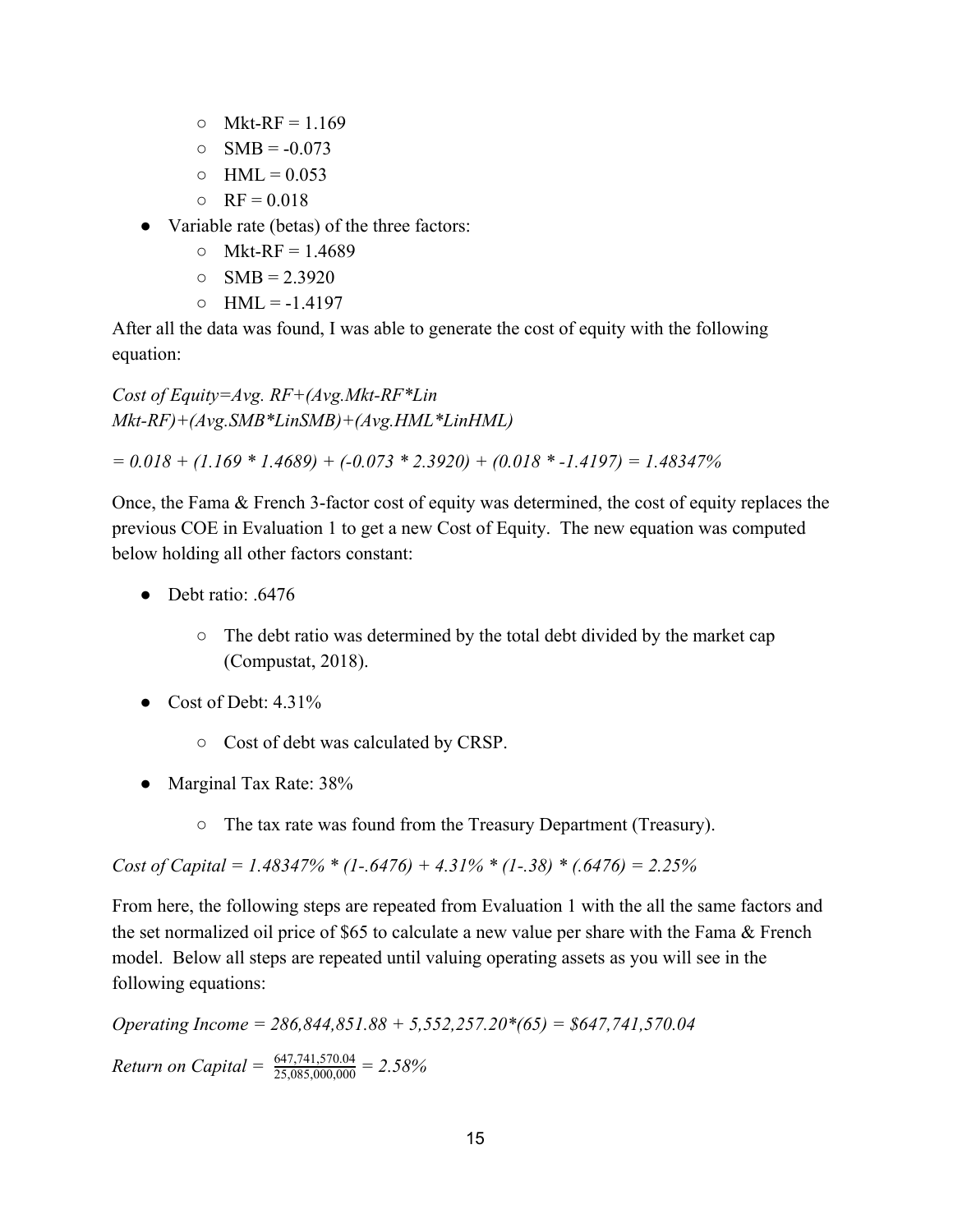*Reinvestment rate* =  $\frac{15}{2.5}$ 5  $\frac{\%}{\% \% \%} = 38.73\%$ 

Now, the new cost of capital from the Fama & French 3-factor model will be replaced in the following equation:

*Value of Operating Assets* =  $\frac{Operator}{(Cost of capital - g)}$  $= \frac{647,741,570.04*(1+01)*(1-.38)*(1-.3873)}{(.0225-.01)} = $19,830,484,086.44$ 

After the new value of operating assets is calculated, the value per share of Phillips 66 can be configured. The following numbers are assumed below, but are held fixed when applied to other normalized oil prices as per the model based by Aswath Damodaran.

- Cash: \$3,119,000,000 (Compustat-IQ, 2018)
- Debt: \$29,286,000 (Compustat-IQ, 2018)
- Outstanding Shares: 466,320,000 (Compustat, IQ)

$$
= \frac{19,830,484,086.44+3,119,000,000-29,286,000}{466,320,000} = $49.15
$$

From this point, I recalculated the formulas per normalized oil price to evaluate the linear relationship oil price has on operating income from the Fama & French 3-factor model. In Figure 4 and 5, the linear relationship is shown.

*Figure 4: Fama French 3-factor model for Normalized Oil Price to Value per Share*



*Figure 5: Computation of Fama French 3-factor model for Evaluation 2*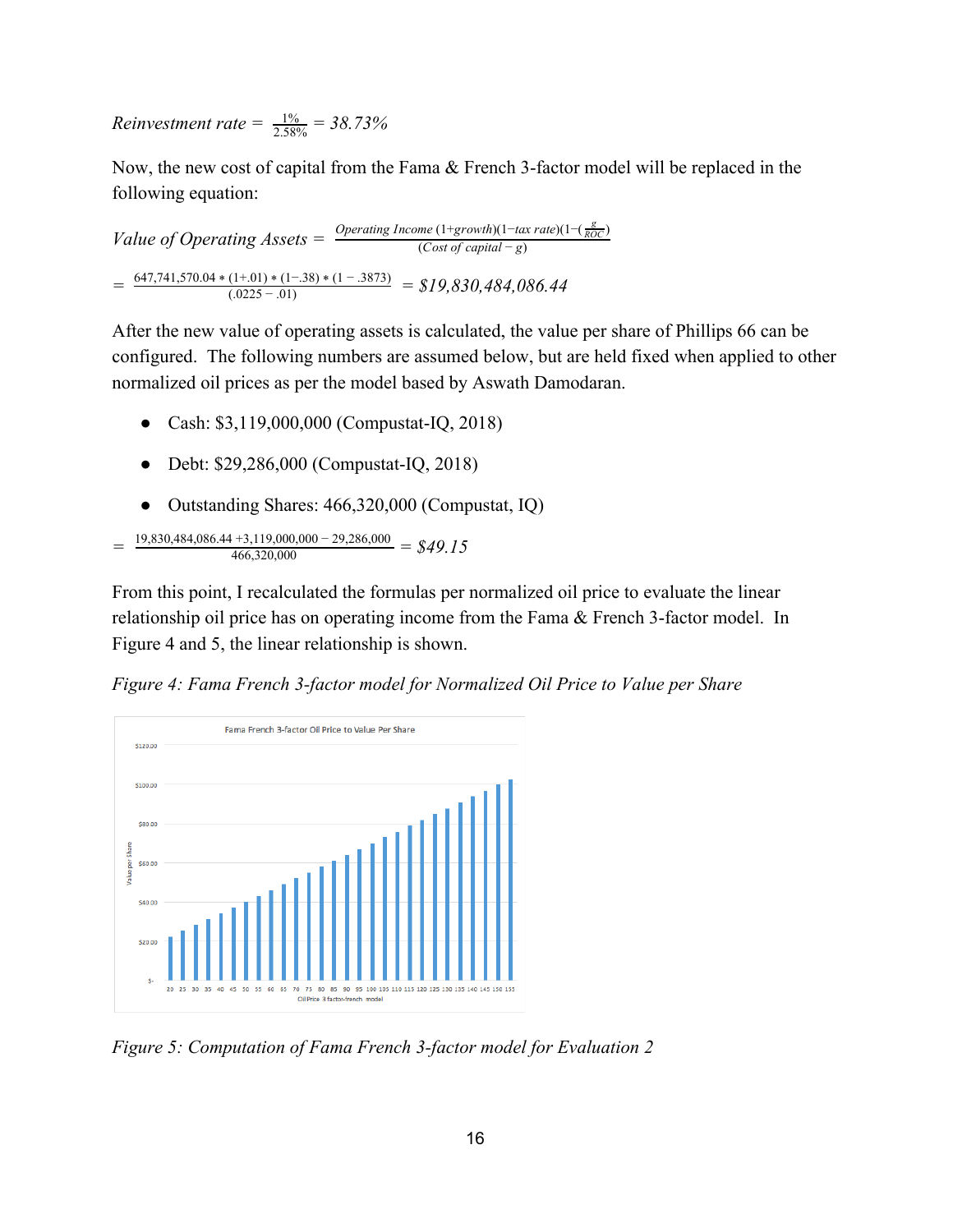| <b>Total Equity</b> |                   | <b>Oil Price</b> | <b>Operating Income</b> |                  | <b>Return on Capital</b> | <b>Reinvestment Rate</b> | <b>Value of Operating Assets</b> | <b>Value Per Share</b> |
|---------------------|-------------------|------------------|-------------------------|------------------|--------------------------|--------------------------|----------------------------------|------------------------|
| Ś                   | 25,085,000,000.00 | 20S              |                         | 397,889,995.93   | 1.59%                    | 63.05% \$                | 7,346,778,111.48 \$              | 22.38                  |
|                     | 25,085,000,000.00 | 25S              |                         | 425,651,281.94   | 1.70%                    | 58.93% \$                | 8,733,856,553.14 \$              | 25.36                  |
|                     | 25,085,000,000.00 | 30S              |                         | 453,412,567.95   | 1.81%                    | 55.32% \$                | 10,120,934,994.80 \$             | 28.33                  |
|                     | 25,085,000,000.00 | 35S              |                         | 481,173,853.97   | 1.92%                    | 52.13% \$                | 11,508,013,436.47 \$             | 31.30                  |
|                     | 25,085,000,000.00 | 40S              |                         | 508,935,139.98   | 2.03%                    | 49.29% \$                | 12,895,091,878.13 \$             | 34.28                  |
|                     | 25,085,000,000.00 | 45S              |                         | 536,696,425.99   | 2.14%                    | 46.74% \$                | 14,282,170,319.79 \$             | 37.25                  |
|                     | 25,085,000,000.00 | 50S              |                         | 564,457,712.00   | 2.25%                    | 44.44% \$                | 15,669,248,761.46 \$             | 40.23                  |
| Ś                   | 25,085,000,000.00 | 55S              |                         | 592,218,998.01   | 2.36%                    | 42.36% \$                | 17,056,327,203.12 \$             | 43.20                  |
|                     | 25,085,000,000.00 | 60S              |                         | 619,980,284.03   | 2.47%                    | 40.46% \$                | 18,443,405,644.78 \$             | 46.18                  |
| Ś                   | 25,085,000,000.00 | 65S              |                         | 647,741,570.04   | 2.58%                    | 38.73% \$                | 19,830,484,086.44 \$             | 49.15                  |
|                     | 25,085,000,000.00 | 70S              |                         | 675,502,856.05   | 2.69%                    | 37.14% \$                | 21,217,562,528.11. \$            | 52.13                  |
|                     | 25,085,000,000.00 | 75S              |                         | 703,264,142.06   | 2.80%                    | 35.67% \$                | 22,604,640,969.77 \$             | 55.10                  |
|                     | 25,085,000,000.00 | $80\frac{2}{3}$  |                         | 731,025,428.07   | 2.91%                    | 34.31% \$                | 23,991,719,411.43 \$             | 58.07                  |
| Ś                   | 25,085,000,000.00 | 85S              |                         | 758,786,714.08   | 3.02%                    | 33.06% \$                | 25,378,797,853.10 \$             | 61.05                  |
|                     | 25,085,000,000.00 | 90S              |                         | 786,548,000.10   | 3.14%                    | 31.89% \$                | 26,765,876,294.76 \$             | 64.02                  |
| Ś                   | 25,085,000,000.00 | 95S              |                         | 814,309,286.11   | 3.25%                    | 30.81% \$                | 28,152,954,736.42 \$             | 67.00                  |
| Ś                   | 25,085,000,000.00 | 100S             |                         | 842,070,572.12   | 3.36%                    | 29.79% \$                | 29,540,033,178.09 \$             | 69.97                  |
|                     | 25,085,000,000.00 | 105S             |                         | 869,831,858.13   | 3.47%                    | 28.84% \$                | 30,927,111,619.75 \$             | 72.95                  |
|                     | 25,085,000,000.00 | 110S             |                         | 897,593,144.14   | 3.58%                    | 27.95% \$                | 32,314,190,061.41 \$             | 75.92                  |
|                     | 25,085,000,000.00 | 115S             |                         | 925,354,430.16   | 3.69%                    | 27.11% \$                | 33,701,268,503.07 \$             | 78.90                  |
|                     | 25,085,000,000.00 | 120S             |                         | 953,115,716.17   | 3.80%                    | 26.32% \$                | 35,088,346,944.74 \$             | 81.87                  |
| Ś                   | 25,085,000,000.00 | 125S             |                         | 980,877,002.18   | 3.91%                    | 25.57% \$                | 36,475,425,386.40 \$             | 84.85                  |
|                     | 25,085,000,000.00 | 130S             |                         | 1,008,638,288.19 | 4.02%                    | 24.87% \$                | 37,862,503,828.06 \$             | 87.82                  |
| Ś                   | 25,085,000,000.00 | 135S             |                         | 1,036,399,574.20 | 4.13%                    | 24.20% \$                | 39,249,582,269.73 \$             | 90.79                  |
| Ś                   | 25,085,000,000.00 | 140S             |                         | 1,064,160,860.21 | 4.24%                    | 23.57% \$                | 40,636,660,711.39 \$             | 93.77                  |
| Ś                   | 25,085,000,000.00 | 145S             |                         | 1,091,922,146.23 | 4.35%                    | 22.97% \$                | 42,023,739,153.05 \$             | 96.74                  |
|                     | 25,085,000,000.00 | 150S             |                         | 1,119,683,432.24 | 4.46%                    | 22.40% \$                | 43,410,817,594.72 \$             | 99.72                  |
|                     | 25,085,000,000,00 | 155S             |                         | 1,147,444,718.25 | 4.57%                    | 21.86% \$                | 44,797,896,036.38 \$             | 102.69                 |

#### *5.3 Evaluation 3: CAPM - Crack Spread vs. Profitability*

To determine the relationship of profitability and the crack spread, I gathered quarterly data from 2011 to 2017 to analyze if the crack spread prices in the current month directly impacted profitability in the current month or if it has a one month lag. The data indicated in Figure 6 that usually the crack spread prices do impact profitability positively in the following month.

*Figure 6: Profitability versus Crack Spread for Phillips 66: 2011-2017 (Lag and no lag)*



After I regressed profitability of Phillips 66 against the crack spread over the period and obtained the following:

*Profitability = 50,7971,495.20 + 25,793,645.58\*(Crack Spread)*

*Table 4: Crack Spread to Profitability Regression*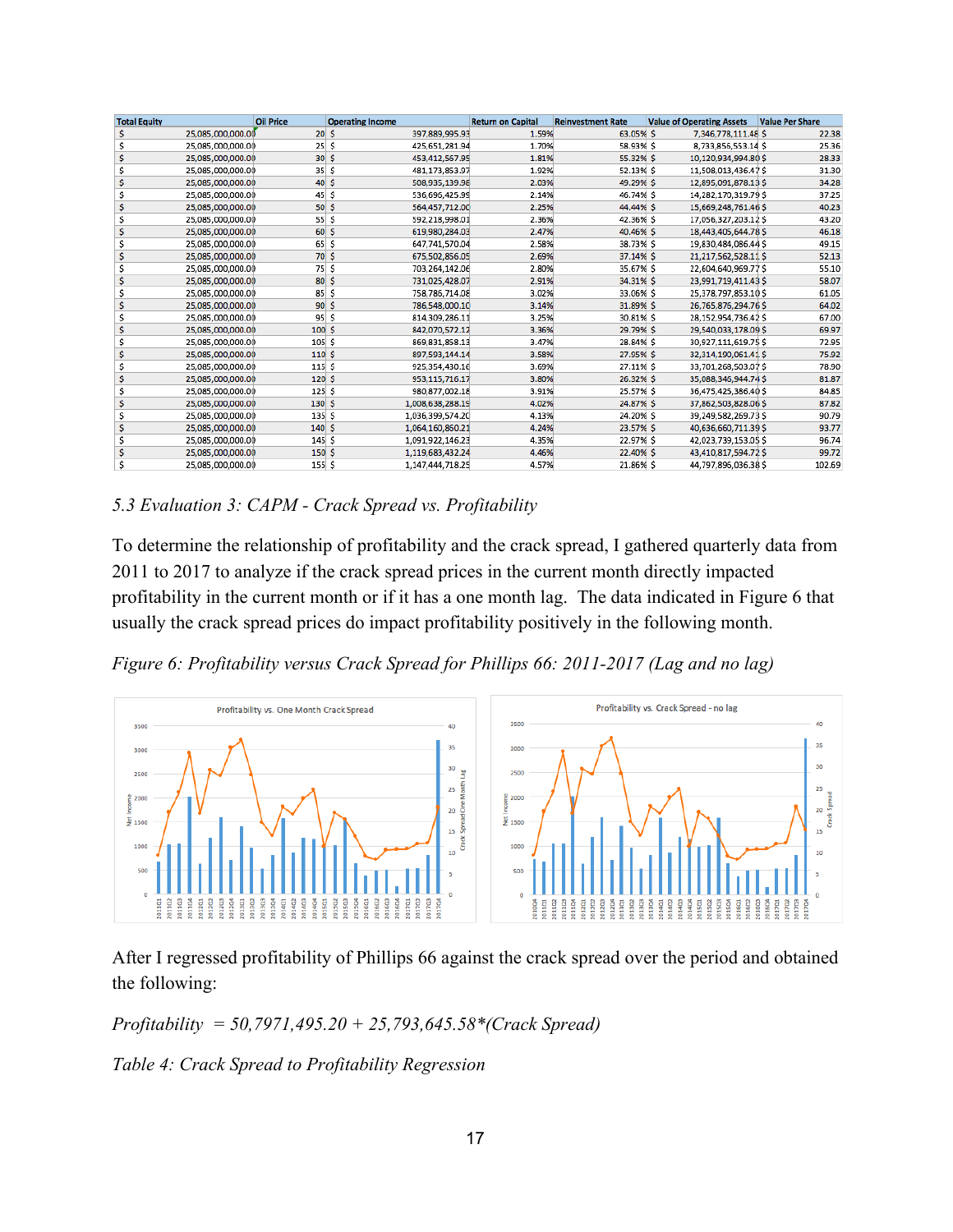| SUMMARY OUTPUT               |              |                        |            |            |                        |           |             |             |
|------------------------------|--------------|------------------------|------------|------------|------------------------|-----------|-------------|-------------|
|                              |              |                        |            |            |                        |           |             |             |
| <b>Regression Statistics</b> |              |                        |            |            |                        |           |             |             |
| Multiple R                   | 0.444488408  |                        |            |            |                        |           |             |             |
| R Square                     | 0.197569945  |                        |            |            |                        |           |             |             |
| Adjusted R Square            | 0.16670725   |                        |            |            |                        |           |             |             |
| Standard Error               | 438933404.7  |                        |            |            |                        |           |             |             |
| Observations                 | 28           |                        |            |            |                        |           |             |             |
| ANOVA                        |              |                        |            |            |                        |           |             |             |
|                              | df           | SS                     | ΜS         | F          | Significance F         |           |             |             |
| Regression                   |              | 1.23334E+18            | 1.2333E+18 | 6.40157796 | 0.017798101            |           |             |             |
| Residual                     | 26           | 5.00923E+18            | 1.9266E+17 |            |                        |           |             |             |
| Total                        | 27           | 6.24257E+18            |            |            |                        |           |             |             |
|                              |              |                        |            |            |                        |           |             |             |
|                              | Coefficients | Standard Error         | t Stat     | P-value    | Lower 95%              | Upper 95% | Lower 95.0% | Upper 95.0% |
| Intercept                    | 507971495.2  | 211718538.6            | 2.39927735 | 0.02388874 | 72777806.47            | 943165184 | 72777806.47 | 943165183.9 |
| Crack Spread                 | 25793645.58  | 10194576.95 2.53013398 |            | 0.0177981  | 4838392.532 46748898.6 |           | 4838392.532 | 46748898.62 |

From this regression, I was able to identify how statistically significant the p-value is and the correlation of the crack spread on profitability. The confidence level is almost 99% and will be used to determine if the correlation of the crack spread to profitability is a better tool to forecast/model a downstream oil and gas company than oil price to operating income..

To get the value of the Cost of Equity, the assumptions from Evaluation 1 are the same:

- The 5 year Treasury bond rate is 2.5% and the market equity risk premium is 5.75% (Treasury).
- Beta: 1.17

*Cost of equity is then calculated: 2.5% + 1.17(5.75%) = 9.23%*

Additionally, the cost of capital is the same from Evaluation 1 with the following calculation.

*Cost of Capital = 9.23% \* (1-.6476) + 4.31% \* (1-.38) \* (.6476) = 4.98%*

From this point, profitability was calculated from the regressed relationship of crack spread and profitability. Initially, I used the crack spread at \$12 to be relatively close to the current price. The equation with the input of \$12 is as follows:

*Profitability = (50,7971,495.20 + 25,793,645.58\*12) = \$817,495,242.11*

After I calculated the profitability, I determined my return on capital. The total equity is 25.085 billion and is held fixed as all normalized crack spread prices are calculated. For the crack spread of \$12, I performed the following equation:

*Return on Capital* =  $\frac{$817,495,242.11}{25,085,000,000}$  = 3.26%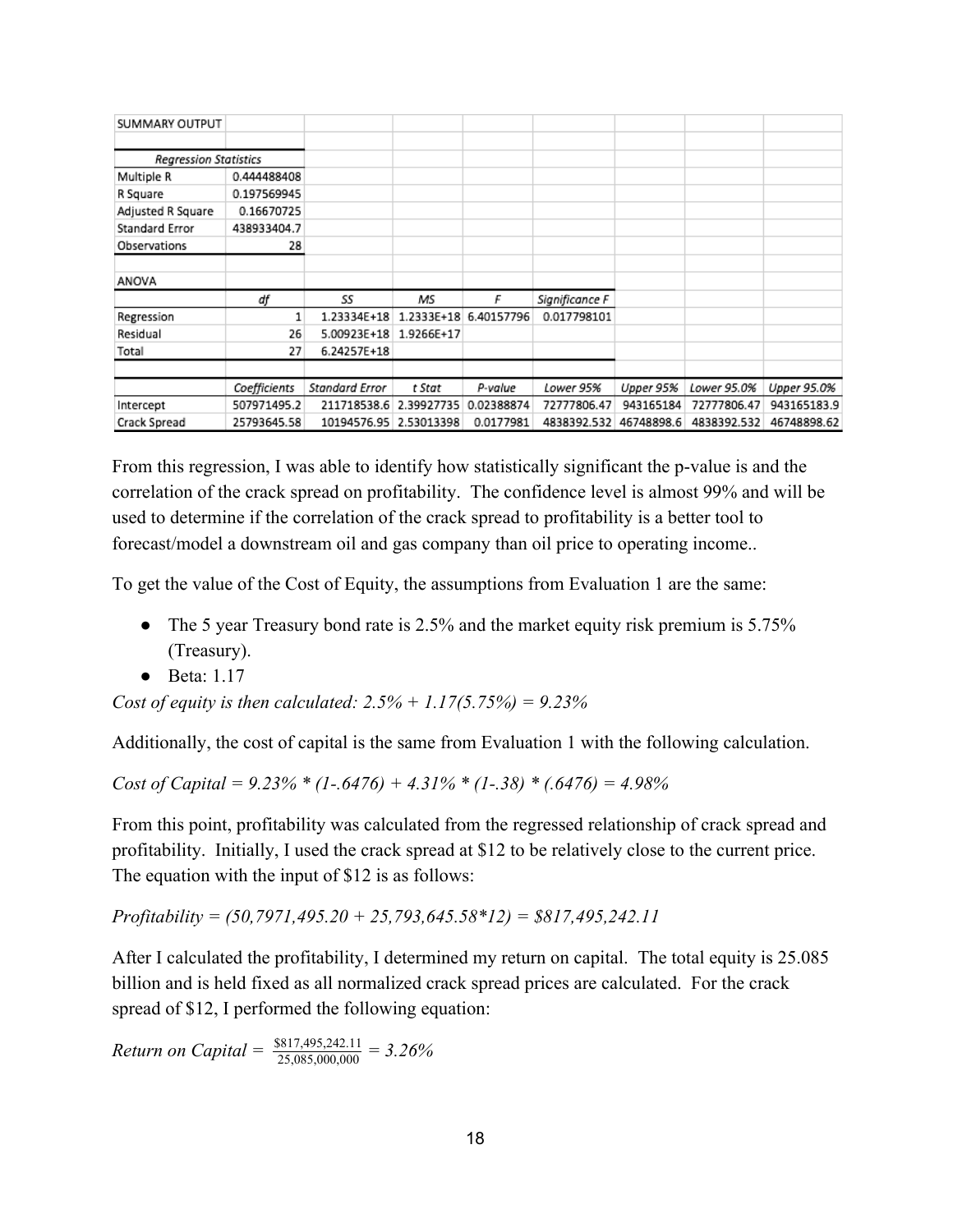From here, I calculated the reinvestment rate with the growth rate of one percent. The calculation is below:

*Reinvestment rate*  $=$   $\frac{1}{3.2}$  $\overline{2}$  $\frac{\%}{\%{6\%}}$  = 30.69%

After this was calculated, I began to value the operating assets with the following formula:

*Value of Operating Assets* =  $\frac{Profitability(1+growth)(1-tax rate)(1-(\frac{g}{ROC})}{(Cost of capital - g)}$  $=$   $\frac{$817,495,242.11*(1+0.01)*(1-0.38)*(1-.3873)}{(.0498-.01)}$  =  $$8,910,286,638.25$ 

Once the value of the operating asset was computed, I used the cash, debt, and outstanding shares from Evaluation 1 and 2 to determine value per share. The following balances are below, but also held fixed when applied to other normalized crack spread prices as per the model based by Aswath Damodaran.

- Cash: \$3,119,000,000 (Compustat-IQ, 2018)
- Debt: \$29,286,000 (Compustat-IQ, 2018)
- Outstanding Shares: 466,320,000 (Compustat, IQ)

The equation for value per share is:  $\frac{Operating\ Assets + Cash - Debt}{Number\ of\ shares}$ 

 $=$   $\frac{8,910,286,638.25 +3,119,000,000 - 29,286,000}{466,320,000}$  = \$25.73

From this point, I recalculated the following formulas per normalized crack spread to evaluate the linear relationship crack spread has on profitability. In Figure 10 and 11, the linear relationship is shown in the table and the computation of all normalized crack spread prices to value price per share.

*Figure 7: Normalized Crack Spread to Value per Share*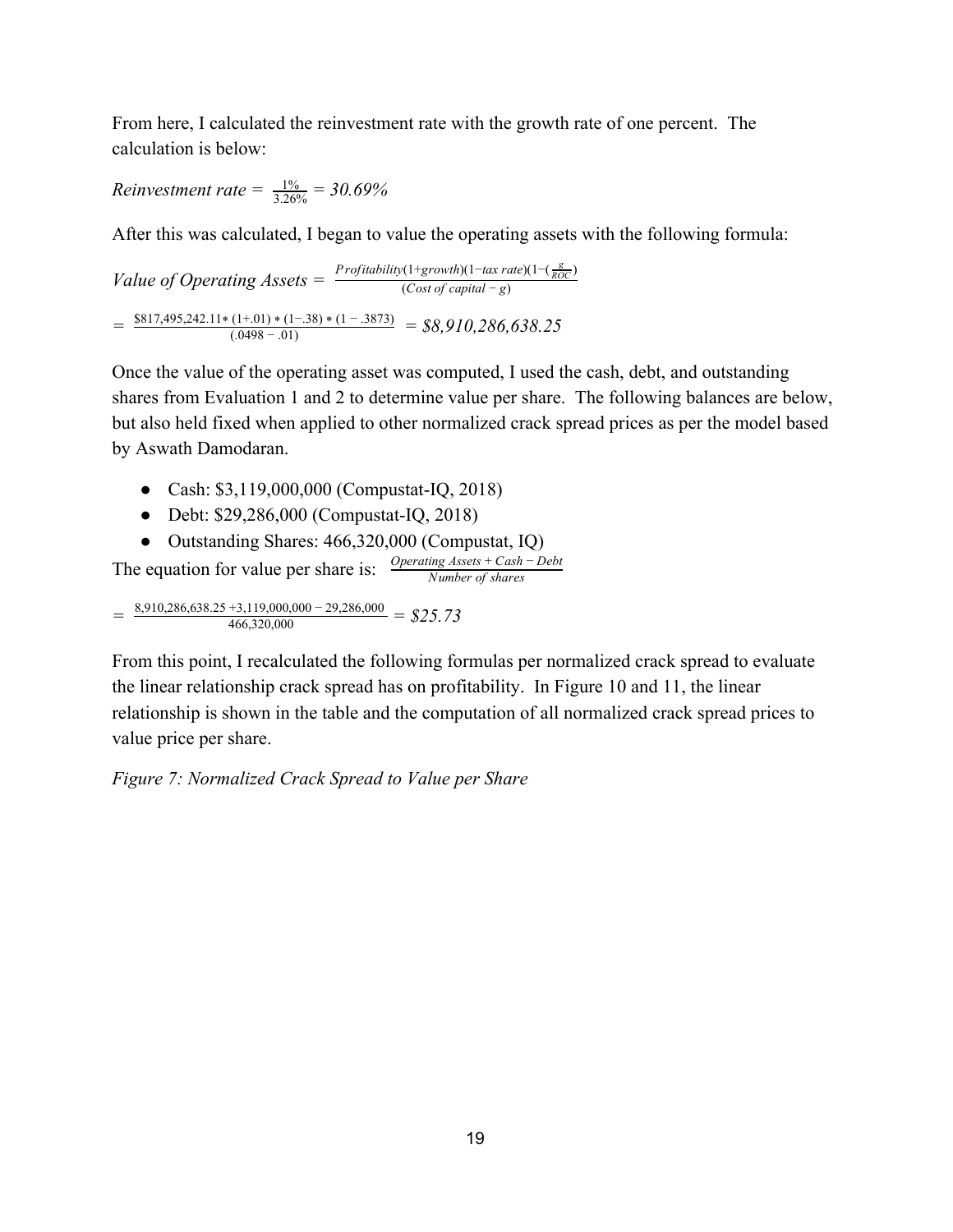

*Figure 8: Computation of CAPM model for Evaluation 3*

| <b>Total Equity</b> |                   | <b>Crack Spread</b>       | <b>Profitability</b> |                  | <b>Return on Capital</b> | <b>Reinvestment Rate</b> | <b>Value of Operating Assets</b> | <b>Value Per Share</b> |
|---------------------|-------------------|---------------------------|----------------------|------------------|--------------------------|--------------------------|----------------------------------|------------------------|
| s                   | 25,085,000,000.00 | $\mathbf{0}$              | \$                   | 507,971,495.21   | 2.03%                    | 49.38% \$                | 4,043,140,315.82 \$              | 15.30                  |
|                     | 25,085,000,000.00 | $\overline{2}$            | Ŝ                    | 559,558,786.36   | 2.23%                    | 44.83% S                 | 4,854,331,369.56 \$              | 17.04                  |
|                     | 25,085,000,000.00 | $\overline{4}$            | -S                   | 611,146,077.51   | 2.44%                    | 41.05% \$                | 5,665,522,423.30 \$              | 18.78                  |
|                     | 25,085,000,000.00 | 6 <sup>1</sup>            | ŝ.                   | 662,733,368.66   | 2.64%                    | 37.85% S                 | 6,476,713,477.04 \$              | 20.51                  |
|                     | 25,085,000,000.00 |                           | 8S                   | 714,320,659.81   | 2.85%                    | 35.12% \$                | 7,287,904,530.77 \$              | 22.25                  |
|                     | 25,085,000,000.00 | 10S                       |                      | 765,907,950.96   | 3.05%                    | 32.75% \$                | 8,099,095,584.51 \$              | 23.99                  |
|                     | 25,085,000,000.00 | 12S                       |                      | 817,495,242.11   | 3.26%                    | 30.69% \$                | 8,910,286,638.25 \$              | 25.73                  |
|                     | 25,085,000,000.00 | 14S                       |                      | 869,082,533.27   | 3.46%                    | 28.86% \$                | 9,721,477,691.99 \$              | 27.47                  |
|                     | 25,085,000,000.00 | 16S                       |                      | 920,669,824.42   | 3.67%                    | 27.25% \$                | 10,532,668,745.73 \$             | 29.21                  |
|                     | 25,085,000,000.00 | 18S                       |                      | 972,257,115.57   | 3.88%                    | 25.80% S                 | 11,343,859,799.46 \$             | 30.95                  |
|                     | 25,085,000,000.00 | 20S                       |                      | 1,023,844,406.72 | 4.08%                    | 24.50% \$                | 12,155,050,853.20 \$             | 32.69                  |
|                     | 25.085.000.000.00 | 22S                       |                      | 1.075.431.697.87 | 4.29%                    | 23.33% S                 | 12.966.241.906.94 \$             | 34.43                  |
|                     | 25,085,000,000.00 | 24S                       |                      | 1,127,018,989.02 | 4.49%                    | 22.26% \$                | 13,777,432,960.68 \$             | 36.17                  |
|                     | 25,085,000,000.00 | 26S                       |                      | 1,178,606,280.17 | 4.70%                    | 21.28% \$                | 14,588,624,014.42\$              | 37.91                  |
|                     | 25,085,000,000.00 | 28S                       |                      | 1,230,193,571.32 | 4.90%                    | 20.39% \$                | 15,399,815,068.15 \$             | 39.65                  |
|                     | 25,085,000,000.00 | 30S                       |                      | 1,281,780,862.47 | 5.11%                    | 19.57% S                 | 16,211,006,121.89 \$             | 41.39                  |
|                     | 25,085,000,000.00 | $32 \overline{\smash{5}}$ |                      | 1,333,368,153.62 | 5.32%                    | 18.81% \$                | 17,022,197,175.63 \$             | 43.13                  |
|                     | 25,085,000,000.00 | 34S                       |                      | 1,384,955,444.77 | 5.52%                    | 18.11% S                 | 17,833,388,229.37 \$             | 44.87                  |
|                     | 25,085,000,000.00 | 36S                       |                      | 1,436,542,735.93 | 5.73%                    | 17.46% \$                | 18,644,579,283.11 \$             | 46.61                  |
|                     | 25,085,000,000.00 | 38S                       |                      | 1,488,130,027.08 | 5.93%                    | 16.86% S                 | 19,455,770,336.84 \$             | 48.35                  |
|                     | 25,085,000,000.00 | 40S                       |                      | 1,539,717,318.23 | 6.14%                    | 16.29% \$                | 20,266,961,390.58 \$             | 50.09                  |
|                     | 25,085,000,000.00 | $42 \mid S$               |                      | 1,591,304,609.38 | 6.34%                    | 15.76% S                 | 21,078,152,444.32\$              | 51.83                  |
|                     | 25,085,000,000.00 | 44S                       |                      | 1,642,891,900.53 | 6.55%                    | 15.27% \$                | 21,889,343,498.06 \$             | 53.57                  |
|                     | 25,085,000,000.00 | 46S                       |                      | 1,694,479,191.68 | 6.75%                    | 14.80% \$                | 22,700,534,551.80 \$             | 55.31                  |
|                     | 25,085,000,000.00 | 48S                       |                      | 1,746,066,482.83 | 6.96%                    | 14.37% \$                | 23,511,725,605.53 \$             | 57.05                  |
|                     | 25.085.000.000.00 | 50S                       |                      | 1,797,653,773.98 | 7.17%                    | 13.95% \$                | 24.322.916.659.27 \$             | 58.79                  |

#### **6. Monte Carlo Simulation**

#### *6.1 WTI-Oil Distribution*

In evaluation 1 and 2, I valued Phillips 66 using normalized operating income to get a value per share. To determine the probability of the given oil price in a given year, I gathered the quarterly oil prices from 2010 to 2017 from Bloomberg. From here, I randomly gathered prices for 10,000 instances of the oil price to find a distribution. Below in Figure 12, you will find the distribution of oil prices.

#### *Figure 9: Oil Price Distribution*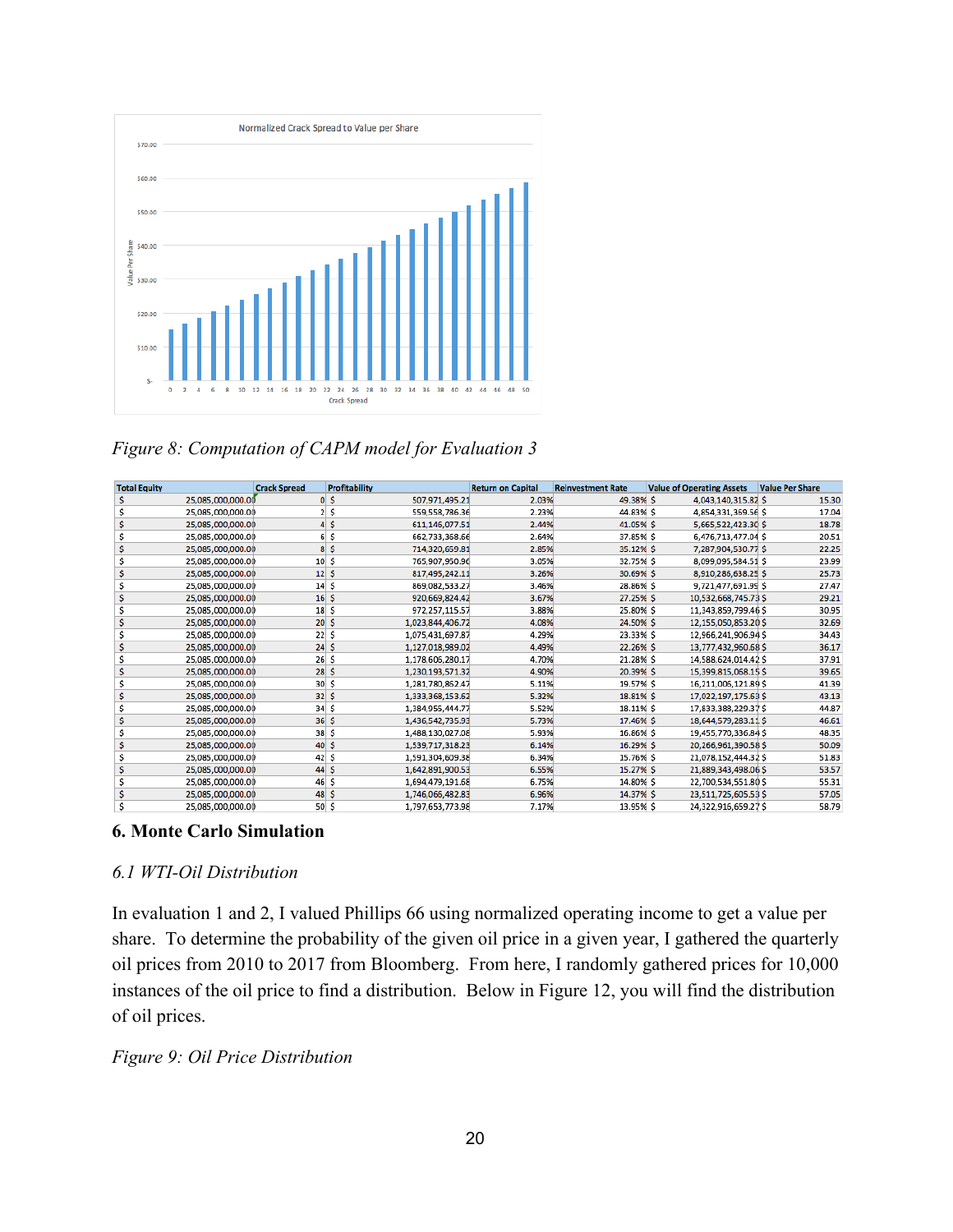

### *6.2 Crack Spread Distribution*

In evaluation 3, I valued Phillips 66 using normalized profitability to get a value per share. To determine the probability of the given crack spread price in a given year, I gathered the monthly crack spread price from 1992 to 2017 from Bloomberg. From here, I randomly generated prices for 10,000 instances of the crack spread price to find a distribution. Below in Figure 13, you will find the distribution of crack spread prices.

### *Figure 10: Crack Spread Distribution*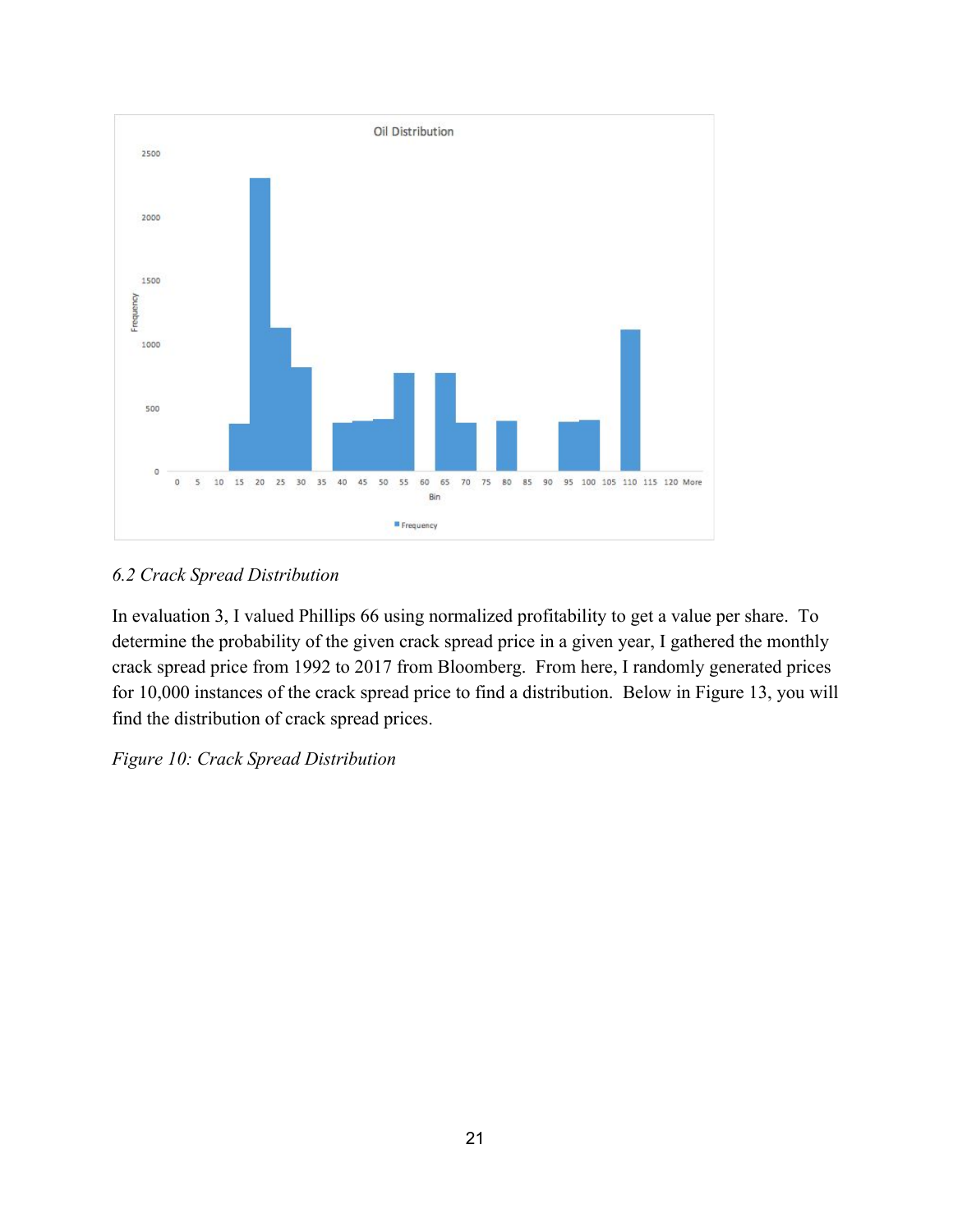

#### **7. Discussion**

#### *7.1 Limitations*

In Evaluation 1-3, the value per share did not come close to the current stock price of Phillips 66; however, there are several factors and/or limitations that were not considered while implementing the three evaluations. For instance, in my model, we assumed that there was a complete linear relationship with oil prices or crack spread prices to operating income or profitability. In addition, there is a point in oil prices where companies are least profitable and past this point, the value per share will likely turn into a curved relationship as oil and gas companies maximize income. Also, a downstream oil and gas company can be affected by new government regulations and in return this can impact how downstream oil and gas companies operate. Lastly, all calculations were dependent on fixed assumptions and these amounts will change in economic expansions and contractions.

#### *7.2 Hypotheses Discussion*

#### *7.2.1 Hypothesis 1:*

I initially believed in hypothesis 1 that the Fama & French 3-factor model is a better tool to evaluate a downstream oil and gas company than the CAPM model; however after my research, my hypothesis is incorrect. The regression in the CAPM model had a confidence level of almost 100%, which had complete correlation to the market suggesting if the market is performing well then so will Phillips 66. However, with the Fama  $\&$  French model, the confidence level was 43% and does not have a statistically significant correlation to Phillips 66.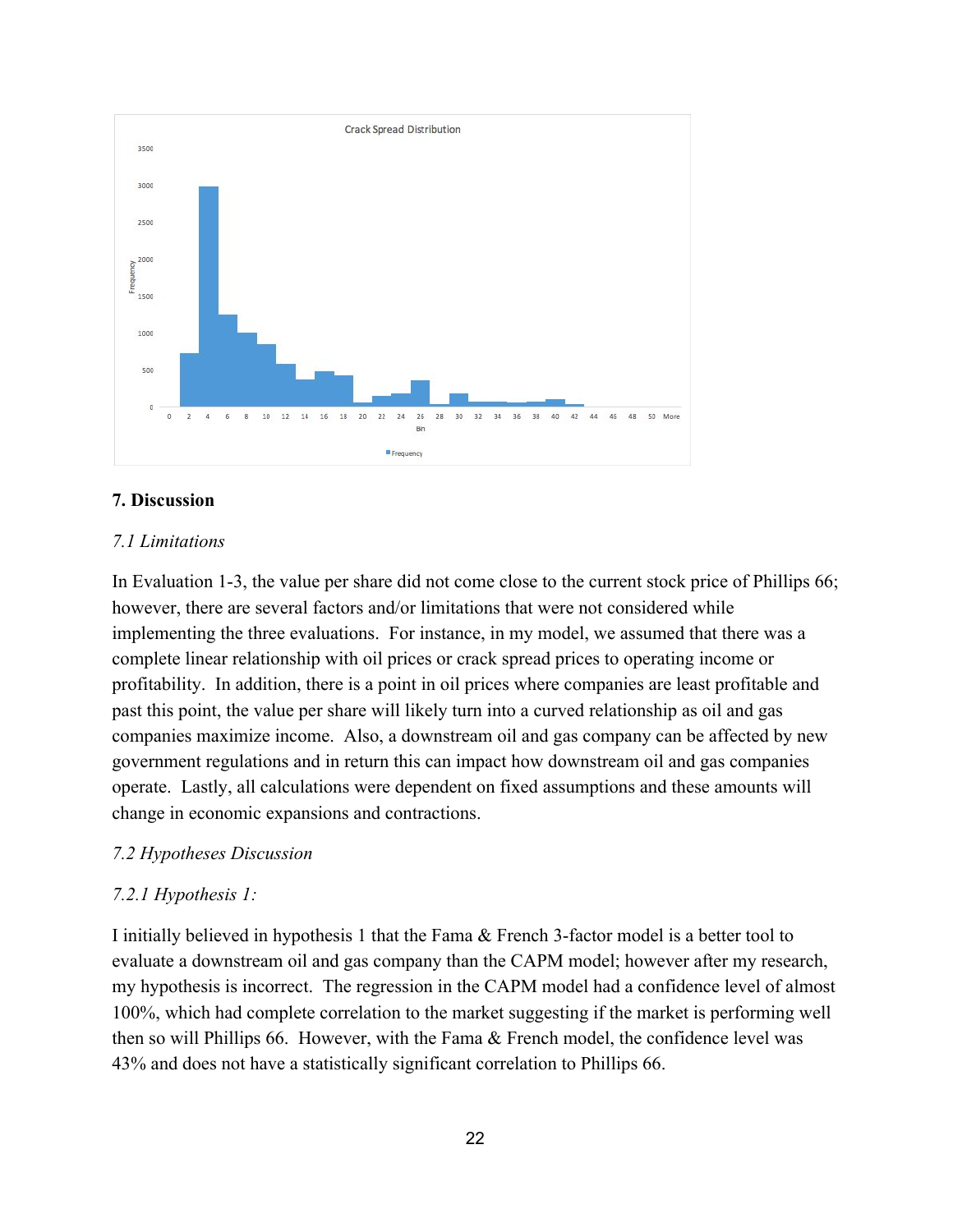#### *7.2.2 Hypothesis 2:*

In my second hypothesis, I believed the p-value would be more statistically significant through profitability from the crack spread than operating income from oil prices and this held true. After regressing oil prices to operating income, I found a p-value of .10026 which had a confidence level of about 89.974%. However, when I regressed the crack spread price to profitability, I found a p-value of 0.017, which in return leads to a 98.3% confidence level. These findings show how the crack spread to profitability is a better tool to evaluate a downstream oil and gas company such as Phillips 66.

### *7.3 Future Research*

Further research can be conducted to determine if having an extra factor, such as the Carhart 4-factor model, is better to determine if the p-value is statistically significant and to evaluate the normalized value per share. Additionally, gathering more information about the impacts of natural disasters and/or other factors could display kurtosis in oil prices and the crack spread.

#### **8. Conclusion**

Overall, I found my research to display how oil and gas companies are heavily impacted by oil prices, but it failed to reach an accurate share price due to the fixed factors and limitations present. However, my research was able to acknowledge CAPM as a better tool than the Fama & French 3-factor model and the correlation of crack spread to profitability as a more significant tool to evaluate a downstream oil and gas company.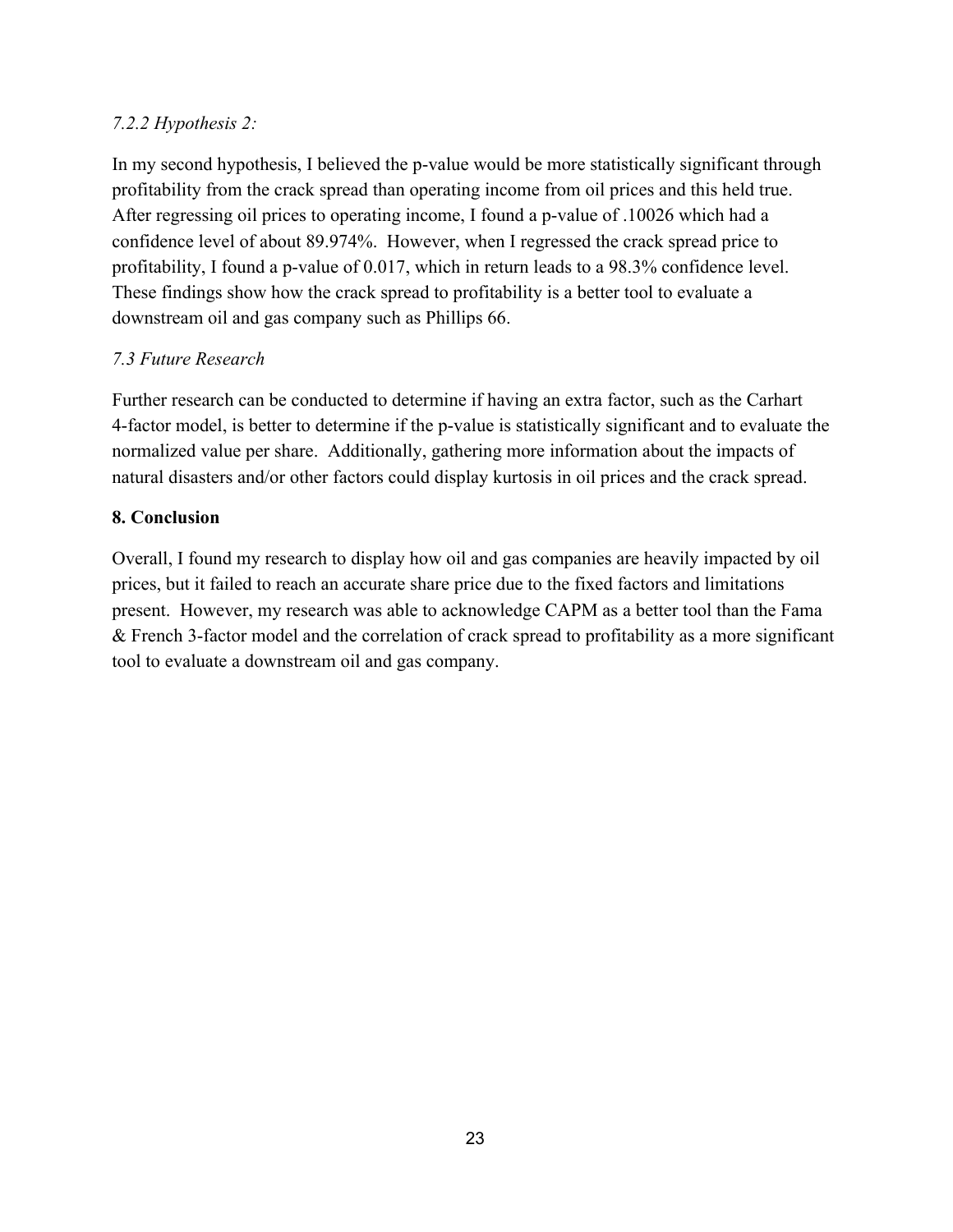#### **9. References**

- CME Group. "Introduction to Crack Spreads." CME, 9 May 2017, www.cmegroup.com/education/introduction-to-crack-spreads.html
- "Crude Oil." Investopedia, www.investopedia.com/terms/c/crude-oil.asp.
- Damodaran, Aswath. "Ups and Downs: Valuing Cyclical and Commodity Companies." SSRN Electronic Journal, Sept. 2009, doi:10.2139/ssrn.1466041.
- "Fama And French Three Factor Model." Investopedia, 14 Nov. 2015, www.investopedia.com/terms/f/famaandfrenchthreefactormodel.asp.
- Kenneth R. French Data Library, mba.tuck.dartmouth.edu/pages/faculty/ken.french/data\_library.html.
- Lioudis, Nickolas. "What Causes Oil Prices to Fluctuate?" Investopedia, 2 Mar. 2018, www.investopedia.com/ask/answers/012715/what-causes-oil-prices-fluctuate.asp.
- The Wall Street Journal, Dow Jones & Company, quotes.wsj.com/PSX/financials.
- "U.S. Department of the Treasury." Daily Treasury Yield Curve Rates, www.treasury.gov/resource-center/data-chart-center/interest-rates/Pages/TextView.aspx? data=yield.
- "U.S. Department of the Treasury." US Department of the Treasury, www.treasury.gov/resource-center/faqs/Taxes/Pages/default.aspx.
- Wingfield, Brian, et al. "OPEC Oil Cuts Deepen. Kazakhstan's Ramping Up." Bloomberg.com, Bloomberg, 23 Mar. 2018, www.bloomberg.com/graphics/2017-opec-production-targets/.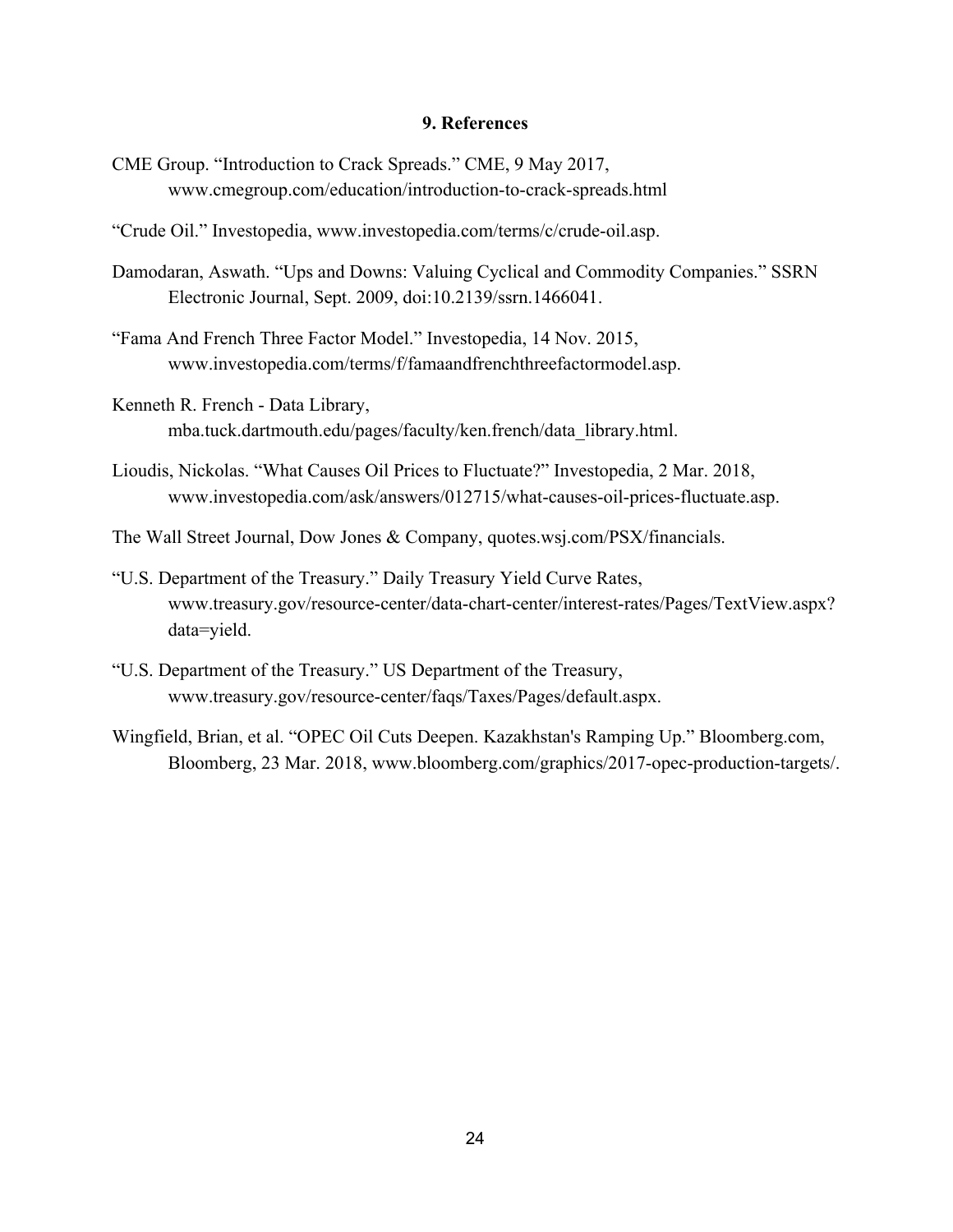### **10. Figures & Tables**









*Figure 3: Computation of CAPM model for Evaluation 1*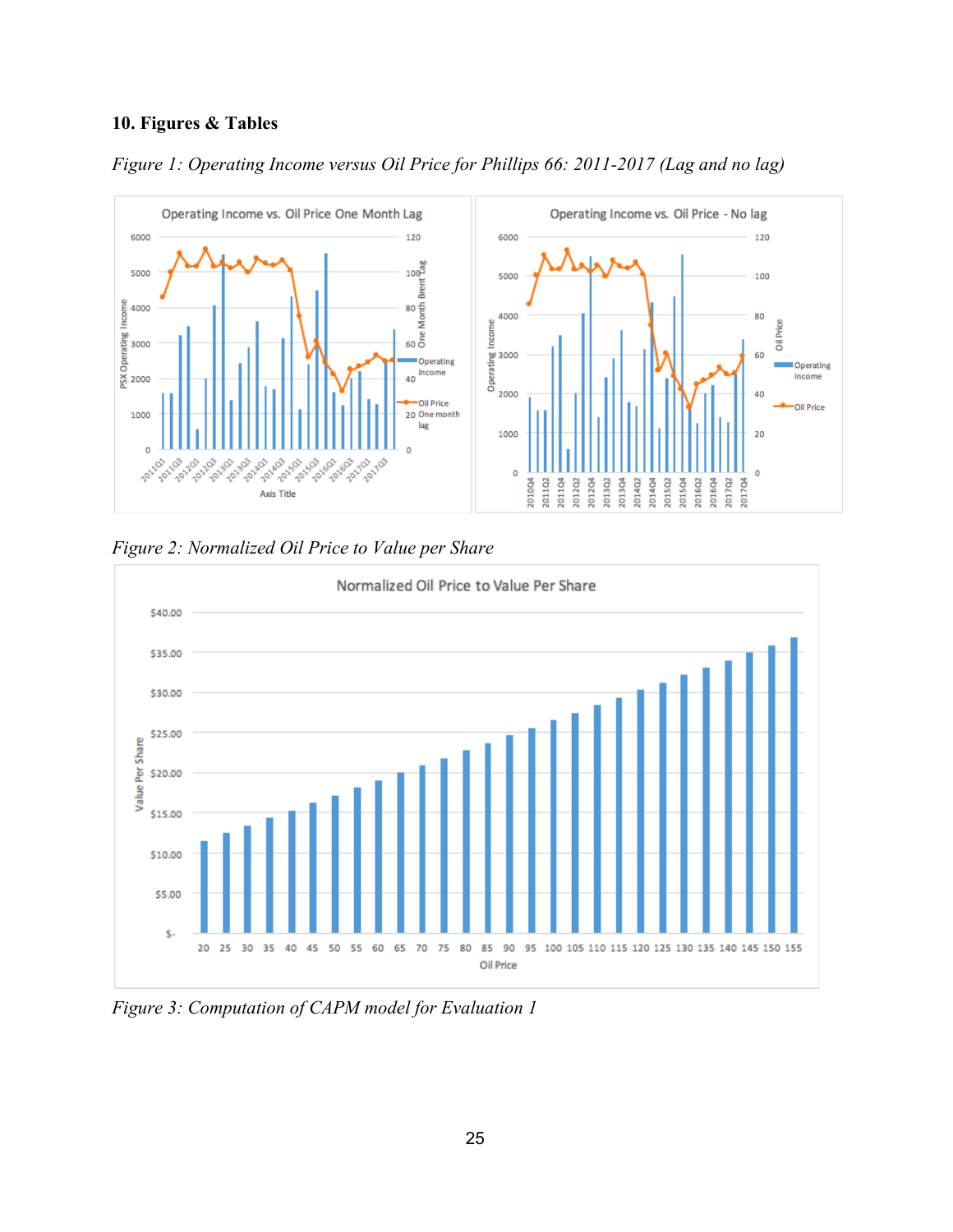| <b>Total Equity</b> |                   | <b>Oil Price</b> | <b>Operating Income</b> |                  | <b>Return on Capital</b> | <b>Reinvestment Rate</b> | <b>Value of Operating Assets</b> | <b>Value Per Share</b> |
|---------------------|-------------------|------------------|-------------------------|------------------|--------------------------|--------------------------|----------------------------------|------------------------|
| \$                  | 25,085,000,000.00 |                  | 20S                     | 397,889,995.93   | 1.59%                    | 63.05% \$                | 2,312,149,496.12 \$              | 11.58                  |
| Ś                   | 25,085,000,000.00 |                  | 25S                     | 425,651,281.94   | 1.70%                    | 58.93% \$                | 2,748,685,440.35 \$              | 12.52                  |
|                     | 25,085,000,000.00 | 30S              |                         | 453,412,567.95   | 1.81%                    | 55.32% S                 | 3,185,221,384.59 \$              | 13.46                  |
| Ś                   | 25,085,000,000.00 | 35S              |                         | 481,173,853.97   | 1.92%                    | 52.13% S                 | 3,621,757,328.82 \$              | 14.39                  |
| Ś                   | 25,085,000,000.00 |                  | 40S                     | 508,935,139.98   | 2.03%                    | 49.29% \$                | 4,058,293,273.05 \$              | 15.33                  |
| s                   | 25,085,000,000.00 | 45S              |                         | 536,696,425.99   | 2.14%                    | 46.74% S                 | 4,494,829,217.29 \$              | 16.26                  |
| Ś                   | 25,085,000,000.00 |                  | 50S                     | 564,457,712.00   | 2.25%                    | 44.44% \$                | 4,931,365,161.52 \$              | 17.20                  |
| Ś                   | 25,085,000,000.00 |                  | 55S                     | 592,218,998.01   | 2.36%                    | 42.36% S                 | 5,367,901,105.75 \$              | 18.14                  |
| Ś                   | 25,085,000,000.00 | 60S              |                         | 619,980,284.03   | 2.47%                    | 40.46% \$                | 5,804,437,049.99 \$              | 19.07                  |
|                     | 25,085,000,000.00 | 65S              |                         | 647,741,570.04   | 2.58%                    | 38.73% S                 | 6,240,972,994.22 \$              | 20.01                  |
| Ś                   | 25,085,000,000.00 |                  | 70S                     | 675,502,856.05   | 2.69%                    | 37.14% \$                | 6,677,508,938.46 \$              | 20.95                  |
| Ś                   | 25,085,000,000.00 |                  | 75S                     | 703,264,142.06   | 2.80%                    | 35.67% \$                | 7,114,044,882.69 \$              | 21.88                  |
|                     | 25,085,000,000.00 | 80S              |                         | 731,025,428.07   | 2.91%                    | 34.31% \$                | 7,550,580,826.92 \$              | 22.82                  |
| Ś                   | 25,085,000,000.00 | 85S              |                         | 758,786,714.08   | 3.02%                    | 33.06% \$                | 7,987,116,771.16 \$              | 23.75                  |
|                     | 25,085,000,000.00 | 90S              |                         | 786,548,000.10   | 3.14%                    | 31.89% \$                | 8,423,652,715.39 \$              | 24.69                  |
| Ś                   | 25,085,000,000.00 | 95S              |                         | 814,309,286.11   | 3.25%                    | 30.81% \$                | 8,860,188,659.62 \$              | 25.63                  |
| Ś                   | 25,085,000,000.00 | 100S             |                         | 842,070,572.12   | 3.36%                    | 29.79% \$                | 9,296,724,603.86 \$              | 26.56                  |
| Ś                   | 25,085,000,000.00 | 105S             |                         | 869,831,858.13   | 3.47%                    | 28.84% S                 | 9,733,260,548.09 \$              | 27.50                  |
| Ś                   | 25,085,000,000.00 | 110S             |                         | 897,593,144.14   | 3.58%                    | 27.95% \$                | 10,169,796,492.32\$              | 28.43                  |
| Ś                   | 25,085,000,000.00 | 115S             |                         | 925,354,430.16   | 3.69%                    | 27.11% S                 | 10,606,332,436.56 \$             | 29.37                  |
| S                   | 25,085,000,000.00 | 120S             |                         | 953,115,716.17   | 3.80%                    | 26.32% \$                | 11,042,868,380.79 \$             | 30.31                  |
| Ś                   | 25,085,000,000.00 | 125S             |                         | 980,877,002.18   | 3.91%                    | 25.57% \$                | 11,479,404,325.03 \$             | 31.24                  |
| Ś                   | 25,085,000,000.00 | 130S             |                         | 1,008,638,288.19 | 4.02%                    | 24.87% \$                | 11,915,940,269.26 \$             | 32.18                  |
| Ś                   | 25,085,000,000.00 | 135S             |                         | 1,036,399,574.20 | 4.13%                    | 24.20% S                 | 12,352,476,213.49 \$             | 33.12                  |
| Ś                   | 25,085,000,000.00 | 140S             |                         | 1,064,160,860.21 | 4.24%                    | 23.57% \$                | 12,789,012,157.73 \$             | 34.05                  |
| Ś                   | 25,085,000,000.00 | 145S             |                         | 1,091,922,146.23 | 4.35%                    | 22.97% \$                | 13,225,548,101.96 \$             | 34.99                  |
|                     | 25,085,000,000.00 | 150S             |                         | 1,119,683,432.24 | 4.46%                    | 22.40% \$                | 13,662,084,046.19 \$             | 35.92                  |
|                     | 25.085.000.000.00 | 155S             |                         | 1.147.444.718.25 | 4.57%                    | 21.86% S                 | 14.098.619.990.43 \$             | 36.86                  |

*Figure 4: Fama French 3-factor model for Normalized Oil Price to Value per Share*



*Figure 5: Computation of Fama French 3-factor model for Evaluation 2*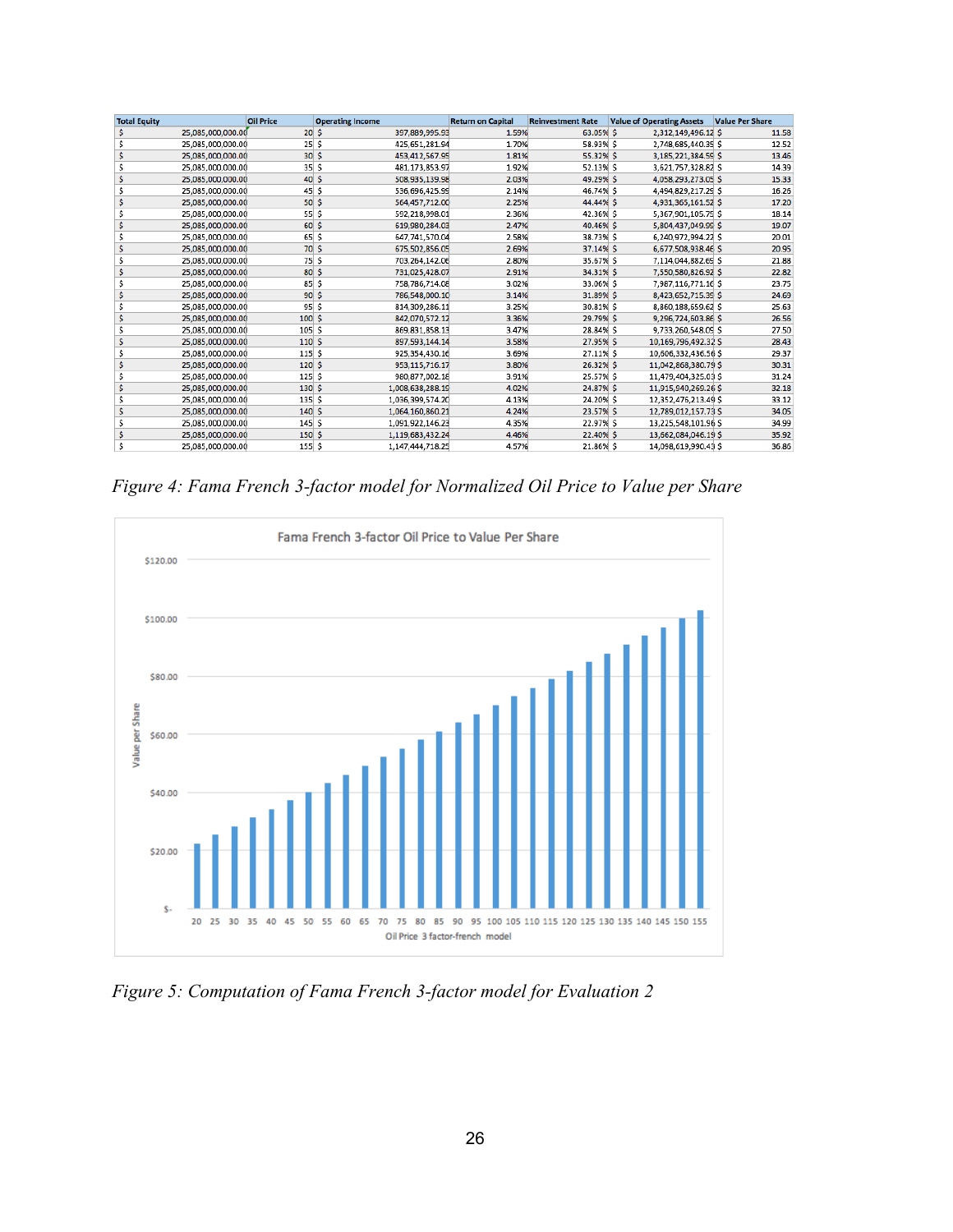| <b>Total Equity</b> |                   | <b>Oil Price</b> | <b>Operating Income</b> |                  | <b>Return on Capital</b> | <b>Reinvestment Rate</b> | <b>Value of Operating Assets</b> | <b>Value Per Share</b> |
|---------------------|-------------------|------------------|-------------------------|------------------|--------------------------|--------------------------|----------------------------------|------------------------|
| Ś.                  | 25,085,000,000.00 | 20S              |                         | 397,889,995.93   | 1.59%                    | 63.05% \$                | 7,346,778,111.48 \$              | 22.38                  |
|                     | 25,085,000,000.00 | 25S              |                         | 425,651,281.94   | 1.70%                    | 58.93% S                 | 8,733,856,553.14 \$              | 25.36                  |
|                     | 25,085,000,000.00 | 30S              |                         | 453,412,567.95   | 1.81%                    | 55.32% \$                | 10,120,934,994.80 \$             | 28.33                  |
|                     | 25,085,000,000.00 | 35S              |                         | 481,173,853.97   | 1.92%                    | 52.13% \$                | 11,508,013,436.47 \$             | 31.30                  |
| Ś                   | 25,085,000,000.00 | 40S              |                         | 508,935,139.98   | 2.03%                    | 49.29% \$                | 12,895,091,878.13 \$             | 34.28                  |
|                     | 25,085,000,000.00 | 45S              |                         | 536,696,425.99   | 2.14%                    | 46.74% \$                | 14,282,170,319.79 \$             | 37.25                  |
|                     | 25,085,000,000.00 | 50S              |                         | 564,457,712.00   | 2.25%                    | 44.44% \$                | 15,669,248,761.46 \$             | 40.23                  |
| Ś                   | 25,085,000,000.00 | 55S              |                         | 592,218,998.01   | 2.36%                    | 42.36% \$                | 17,056,327,203.12 \$             | 43.20                  |
|                     | 25,085,000,000.00 | 60S              |                         | 619,980,284.03   | 2.47%                    | 40.46% \$                | 18,443,405,644.78 \$             | 46.18                  |
|                     | 25,085,000,000.00 | 65S              |                         | 647,741,570.04   | 2.58%                    | 38.73% \$                | 19,830,484,086.44 \$             | 49.15                  |
|                     | 25,085,000,000.00 | 70S              |                         | 675,502,856.05   | 2.69%                    | 37.14% \$                | 21,217,562,528.11.\$             | 52.13                  |
|                     | 25,085,000,000.00 | 75S              |                         | 703,264,142.06   | 2.80%                    | 35.67% \$                | 22,604,640,969.77 \$             | 55.10                  |
|                     | 25,085,000,000.00 | 80 \$            |                         | 731,025,428.07   | 2.91%                    | 34.31% \$                | 23,991,719,411.43 \$             | 58.07                  |
|                     | 25,085,000,000.00 | 85S              |                         | 758,786,714.08   | 3.02%                    | 33.06% \$                | 25,378,797,853.10 \$             | 61.05                  |
|                     | 25,085,000,000.00 | 90S              |                         | 786,548,000.10   | 3.14%                    | 31.89% \$                | 26,765,876,294.76 \$             | 64.02                  |
|                     | 25,085,000,000.00 | 95S              |                         | 814,309,286.11   | 3.25%                    | 30.81% \$                | 28,152,954,736.42 \$             | 67.00                  |
|                     | 25,085,000,000.00 | 100S             |                         | 842,070,572.12   | 3.36%                    | 29.79% \$                | 29,540,033,178.09 \$             | 69.97                  |
| S                   | 25,085,000,000.00 | 105S             |                         | 869,831,858.13   | 3.47%                    | 28.84% \$                | 30,927,111,619.75 \$             | 72.95                  |
|                     | 25,085,000,000.00 | 110S             |                         | 897,593,144.14   | 3.58%                    | 27.95% \$                | 32,314,190,061.41 \$             | 75.92                  |
|                     | 25,085,000,000.00 | 115S             |                         | 925,354,430.16   | 3.69%                    | 27.11% S                 | 33,701,268,503.07 \$             | 78.90                  |
|                     | 25,085,000,000.00 | 120S             |                         | 953,115,716.17   | 3.80%                    | 26.32% \$                | 35,088,346,944.74 \$             | 81.87                  |
| Ś                   | 25,085,000,000.00 | 125S             |                         | 980,877,002.18   | 3.91%                    | 25.57% \$                | 36,475,425,386.40 \$             | 84.85                  |
|                     | 25,085,000,000.00 | 130S             |                         | 1,008,638,288.19 | 4.02%                    | 24.87% \$                | 37,862,503,828.06 \$             | 87.82                  |
|                     | 25,085,000,000.00 | 135S             |                         | 1,036,399,574.20 | 4.13%                    | 24.20% S                 | 39,249,582,269.73 \$             | 90.79                  |
|                     | 25,085,000,000.00 | 140S             |                         | 1,064,160,860.21 | 4.24%                    | 23.57% \$                | 40,636,660,711.39 \$             | 93.77                  |
|                     | 25,085,000,000.00 | 145S             |                         | 1,091,922,146.23 | 4.35%                    | 22.97% \$                | 42,023,739,153.05 \$             | 96.74                  |
|                     | 25,085,000,000.00 | 150S             |                         | 1.119.683.432.24 | 4.46%                    | 22.40% \$                | 43,410,817,594,72 \$             | 99.72                  |
|                     | 25,085,000,000,00 | 155S             |                         | 1,147,444,718.25 | 4.57%                    | 21.86% S                 | 44,797,896,036.38 \$             | 102.69                 |

*Figure 6: Profitability versus Crack Spread for Phillips 66: 2011-2017 (Lag and no lag)*



*Figure 7: Normalized Crack Spread to Value per Share*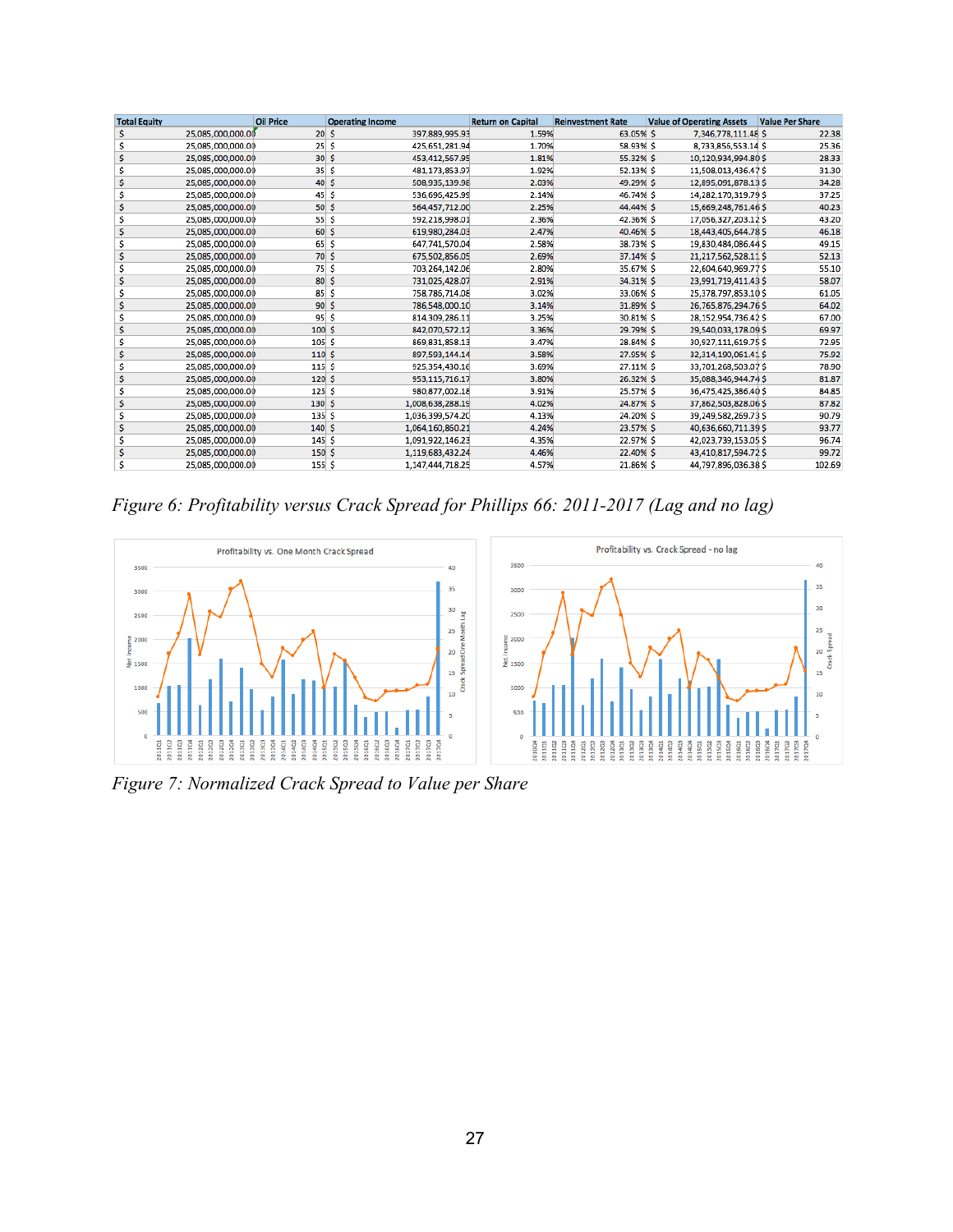

*Figure 8: Computation of CAPM model for Evaluation 3*

| <b>Total Equity</b> |                   | <b>Crack Spread</b>      | <b>Profitability</b> |                  | <b>Return on Capital</b> | <b>Reinvestment Rate</b> | <b>Value of Operating Assets</b> | <b>Value Per Share</b> |
|---------------------|-------------------|--------------------------|----------------------|------------------|--------------------------|--------------------------|----------------------------------|------------------------|
| Ś                   | 25,085,000,000.00 |                          | 0 <sub>5</sub>       | 507,971,495.21   | 2.03%                    | 49.38% \$                | 4,043,140,315.82 \$              | 15.30                  |
|                     | 25,085,000,000.00 |                          | 2S                   | 559,558,786.36   | 2.23%                    | 44.83% S                 | 4,854,331,369.56 \$              | 17.04                  |
|                     | 25,085,000,000.00 |                          | 4s                   | 611,146,077.51   | 2.44%                    | 41.05% \$                | 5,665,522,423.30 \$              | 18.78                  |
|                     | 25,085,000,000.00 |                          | 6S                   | 662,733,368.66   | 2.64%                    | 37.85% S                 | 6,476,713,477.04 \$              | 20.51                  |
|                     | 25,085,000,000.00 |                          | 8S                   | 714,320,659.81   | 2.85%                    | 35.12% S                 | 7,287,904,530.77 \$              | 22.25                  |
|                     | 25,085,000,000.00 | $10 \vert S$             |                      | 765,907,950.96   | 3.05%                    | 32.75% \$                | 8,099,095,584.51 \$              | 23.99                  |
|                     | 25,085,000,000.00 | 12S                      |                      | 817,495,242.11   | 3.26%                    | 30.69% \$                | 8,910,286,638.25 \$              | 25.73                  |
|                     | 25,085,000,000.00 | 14S                      |                      | 869,082,533.27   | 3.46%                    | 28.86% \$                | 9,721,477,691.99 \$              | 27.47                  |
|                     | 25,085,000,000.00 | 16S                      |                      | 920,669,824.42   | 3.67%                    | 27.25% \$                | 10,532,668,745.73 \$             | 29.21                  |
|                     | 25,085,000,000.00 | $18$ \$                  |                      | 972,257,115.57   | 3.88%                    | 25.80% S                 | 11,343,859,799.46 \$             | 30.95                  |
|                     | 25,085,000,000.00 | 20S                      |                      | 1,023,844,406.72 | 4.08%                    | 24.50% \$                | 12,155,050,853.20 \$             | 32.69                  |
|                     | 25,085,000,000.00 | 22S                      |                      | 1,075,431,697.87 | 4.29%                    | 23.33% S                 | 12,966,241,906.94 \$             | 34.43                  |
|                     | 25,085,000,000.00 | 24S                      |                      | 1,127,018,989.02 | 4.49%                    | 22.26% \$                | 13,777,432,960.68 \$             | 36.17                  |
|                     | 25.085.000.000.00 | 26S                      |                      | 1,178,606,280.17 | 4.70%                    | 21.28% S                 | 14,588,624,014.42\$              | 37.91                  |
|                     | 25,085,000,000.00 | 28S                      |                      | 1,230,193,571.32 | 4.90%                    | 20.39% \$                | 15,399,815,068.15 \$             | 39.65                  |
|                     | 25,085,000,000.00 | 30S                      |                      | 1,281,780,862.47 | 5.11%                    | 19.57% S                 | 16,211,006,121.89 \$             | 41.39                  |
|                     | 25,085,000,000.00 | 32S                      |                      | 1,333,368,153.62 | 5.32%                    | 18.81% \$                | 17,022,197,175.63 \$             | 43.13                  |
|                     | 25,085,000,000.00 | 34S                      |                      | 1,384,955,444.77 | 5.52%                    | 18.11% \$                | 17,833,388,229.37 \$             | 44.87                  |
|                     | 25,085,000,000.00 | 36S                      |                      | 1,436,542,735.93 | 5.73%                    | 17.46% \$                | 18,644,579,283.11 \$             | 46.61                  |
|                     | 25,085,000,000.00 | 38S                      |                      | 1,488,130,027.08 | 5.93%                    | 16.86% \$                | 19,455,770,336.84 \$             | 48.35                  |
|                     | 25,085,000,000.00 | $40\overline{\smash{5}}$ |                      | 1,539,717,318.23 | 6.14%                    | 16.29% \$                | 20,266,961,390.58 \$             | 50.09                  |
|                     | 25,085,000,000.00 | $42 \mid S$              |                      | 1,591,304,609.38 | 6.34%                    | 15.76% \$                | 21,078,152,444.32\$              | 51.83                  |
|                     | 25,085,000,000.00 | 44                       | <b>S</b>             | 1,642,891,900.53 | 6.55%                    | 15.27% \$                | 21,889,343,498.06 \$             | 53.57                  |
| Ś                   | 25,085,000,000.00 | $46 \pm$                 |                      | 1,694,479,191.68 | 6.75%                    | 14.80% \$                | 22,700,534,551.80 \$             | 55.31                  |
|                     | 25,085,000,000.00 | 48S                      |                      | 1,746,066,482.83 | 6.96%                    | 14.37% \$                | 23,511,725,605.53 \$             | 57.05                  |
|                     | 25.085.000.000.00 | 50S                      |                      | 1,797,653,773.98 | 7.17%                    | 13.95% \$                | 24,322,916,659.27 \$             | 58.79                  |

*Figure 9: Oil Price Distribution*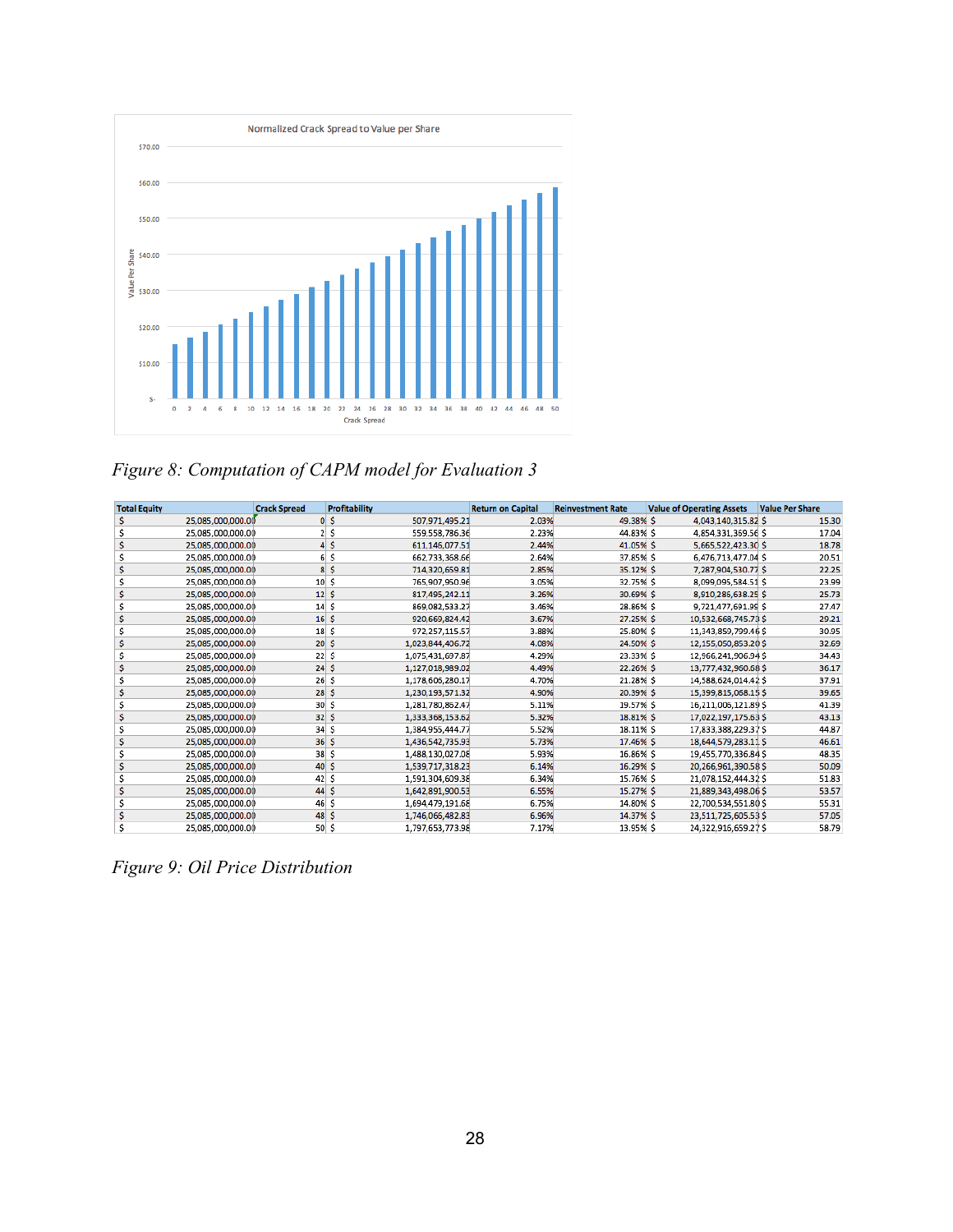

*Figure 10: Crack Spread Distribution*



*Table 1: Oil Price to Operating Income Regression*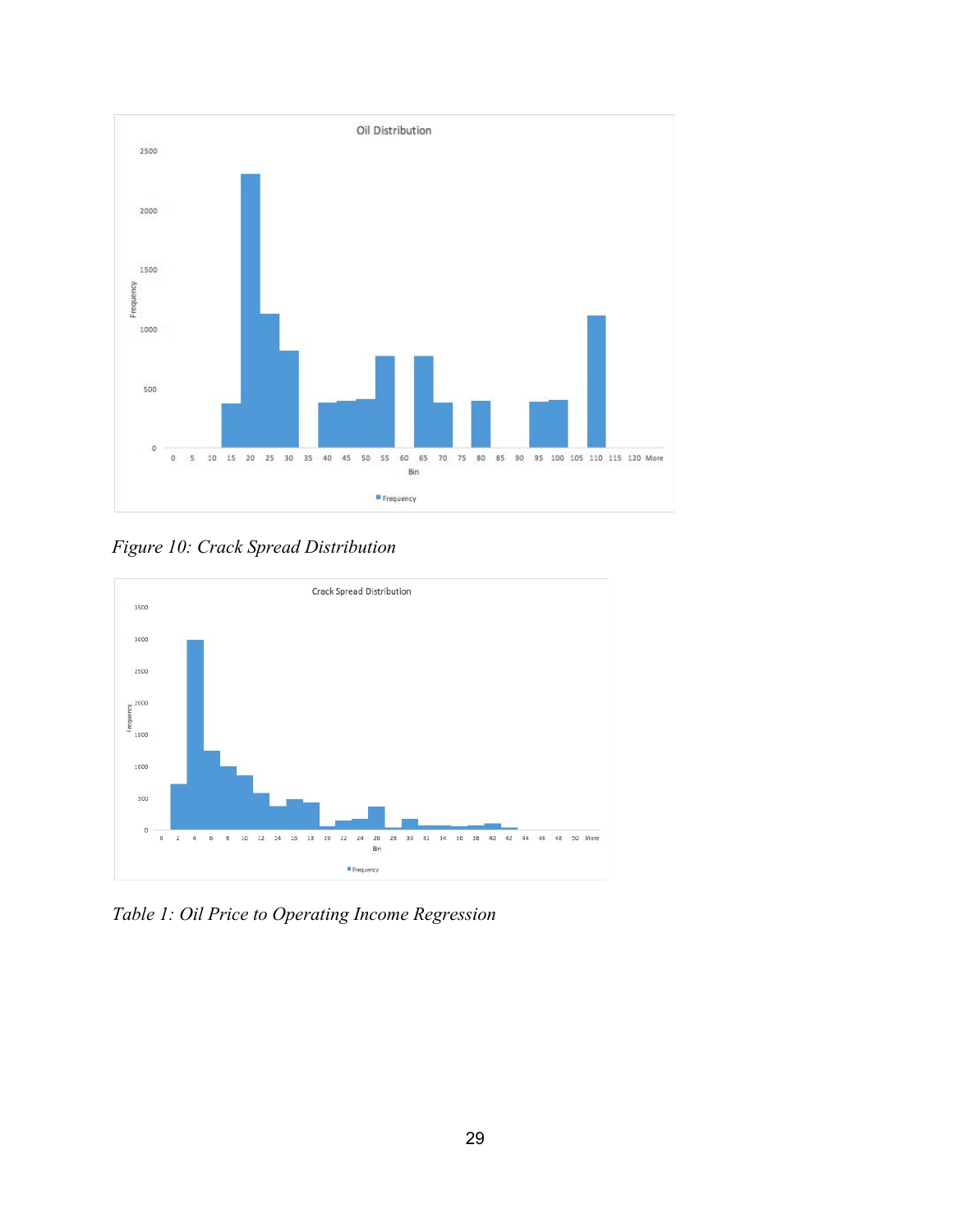| SUMMARY OUTPUT               |   |                |                        |              |            |                |            |                |             |
|------------------------------|---|----------------|------------------------|--------------|------------|----------------|------------|----------------|-------------|
|                              |   |                |                        |              |            |                |            |                |             |
| <b>Regression Statistics</b> |   |                |                        |              |            |                |            |                |             |
| Multiple R                   |   | 0.314940148    |                        |              |            |                |            |                |             |
| R Square                     |   | 0.099187297    |                        |              |            |                |            |                |             |
| Adjusted R Square            |   | 0.064540654    |                        |              |            |                |            |                |             |
| Standard Error               |   | 473414776.9    |                        |              |            |                |            |                |             |
| Observations                 |   | 28             |                        |              |            |                |            |                |             |
|                              |   |                |                        |              |            |                |            |                |             |
| ANOVA                        |   |                |                        |              |            |                |            |                |             |
|                              |   | df             | SS                     | MS           | F          | Significance F |            |                |             |
| Regression                   |   | 1              | 6.41621E+17            | $6.4162E+17$ | 2.86282565 | 0.102600861    |            |                |             |
| Residual                     |   | 26             | 5.82716E+18 2.2412E+17 |              |            |                |            |                |             |
| Total                        |   | 27             | 6.46878E+18            |              |            |                |            |                |             |
|                              |   |                |                        |              |            |                |            |                |             |
|                              |   | Coefficients   | Standard Error         | t Stat       | P-value    | Lower 95%      | Upper 95%  | Lower 95.0%    | Upper 95.0% |
| Intercept                    | Ś | 286,844,851.88 | 278871036              | 1.0285932    | 0.3131454  | $-286382772.2$ | 860072476  | $-286382772.2$ | 860072475.9 |
| Oil Price                    |   | 5,552,257.20   | 3281497.868 1.69198867 |              | 0.10260086 | $-1192958.268$ | 12297472.7 | $-1192958.268$ | 12297472.67 |

*Table 2: CAPM Regression of Phillips 66 against SPDR S&P 500 ETF Trust*

| SUMMARY OUTPUT               |               |                |              |            |                |             |                |             |
|------------------------------|---------------|----------------|--------------|------------|----------------|-------------|----------------|-------------|
|                              |               |                |              |            |                |             |                |             |
| <b>Regression Statistics</b> |               |                |              |            |                |             |                |             |
| Multiple R                   | 0.608922303   |                |              |            |                |             |                |             |
| R Square                     | 0.370786371   |                |              |            |                |             |                |             |
| Adjusted R Square            | 0.369527944   |                |              |            |                |             |                |             |
| Standard Error               | 0.010011421   |                |              |            |                |             |                |             |
| Observations                 | 502           |                |              |            |                |             |                |             |
| ANOVA                        |               |                |              |            |                |             |                |             |
|                              | df            | SS             | ΜS           | F          | Significance F |             |                |             |
| Regression                   | 1             | 0.029531607    | 0.02953161   | 294.642673 | 2.92247E-52    |             |                |             |
| Residual                     | 500           | 0.050114273    | 0.00010023   |            |                |             |                |             |
| Total                        | 501           | 0.07964588     |              |            |                |             |                |             |
|                              |               |                |              |            |                |             |                |             |
|                              | Coefficients  | Standard Error | t Stat       | P-value    | Lower 95%      | Upper 95%   | Lower 95.0%    | Upper 95.0% |
| Intercept                    | $-0.00014152$ | 0.000448617    | $-0.3154585$ | 0.75254519 | $-0.001022926$ | 0.000739886 | $-0.001022926$ | 0.000739886 |
| Phillips 66 Daily Change     | 1.171131317   | 0.068227235    | 17.1651587   | 2.9225E-52 | 1.037083915    | 1.305178719 | 1.037083915    | 1.305178719 |

*Table 3: Fama & French 3-factor model*